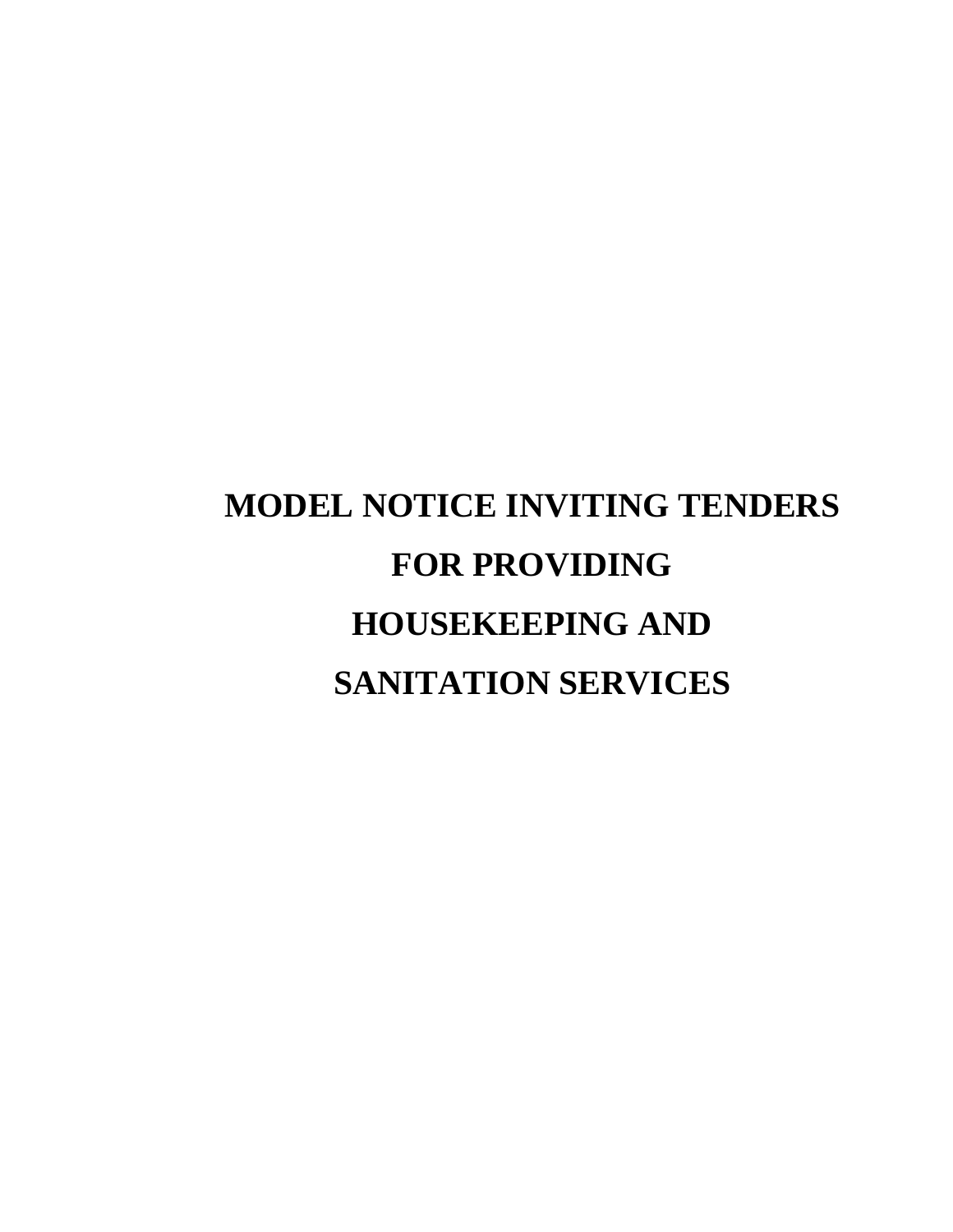#### **NAME OF THE DEPARTMENT**

#### **NOTICE INVITING TENDER FOR PROVIDING SANITATION/HOUSEKEEPING SERVICES**

 Sealed tenders are invited under Two-Bid system from reputed agencies, either by themselves or as a joint venture/consortium/partnership having capacity to provide cleaning and housekeeping works with the suitable and uniformed trained manpower for the \_\_\_\_\_\_\_\_\_\_\_\_\_\_\_\_\_\_\_ (name and address of the Department) for a period of two years on contract basis/outsourcing basis through **e-tendering**.

Last date for submission/receipt of tender(s) is  $\frac{1}{\sqrt{1-\frac{1}{n}}}\$  at \_\_\_\_\_\_\_\_\_ Hrs. and will be opened by the Tender Committee in the presence of tenderers or their authorized representatives who wish to remain present on the same day at \_\_\_\_\_\_\_\_\_\_\_ Hrs. in the Office of \_\_\_\_\_\_\_\_\_\_\_\_\_\_\_\_\_\_\_\_\_\_\_, Government of NCT of Delhi. In case of any holiday on the day of opening, the tenders will be opened on the next working day at the same time but the tender box will be sealed on same day and time, as scheduled above. The tenders received after the above said scheduled date and time will not be considered. No tender by FAX will be entertained.

> **Designation of the Authorized Officer\_\_\_\_\_\_\_\_\_\_\_\_\_\_\_\_\_\_\_,**  Name and Address of the Department<br>  $\frac{1}{2}$

> > $\mathcal{L} = \{ \mathcal{L} = \{ \mathcal{L} \} \cup \{ \mathcal{L} = \{ \mathcal{L} \} \cup \{ \mathcal{L} = \{ \mathcal{L} \} \cup \{ \mathcal{L} = \{ \mathcal{L} \} \} \cup \{ \mathcal{L} = \{ \mathcal{L} \} \cup \{ \mathcal{L} = \{ \mathcal{L} \} \cup \{ \mathcal{L} = \{ \mathcal{L} \} \} \cup \{ \mathcal{L} = \{ \mathcal{L} \} \cup \{ \mathcal{L} = \{ \mathcal{L} \} \cup \{ \mathcal{L} = \{ \mathcal{L} \} \$

 $\blacksquare$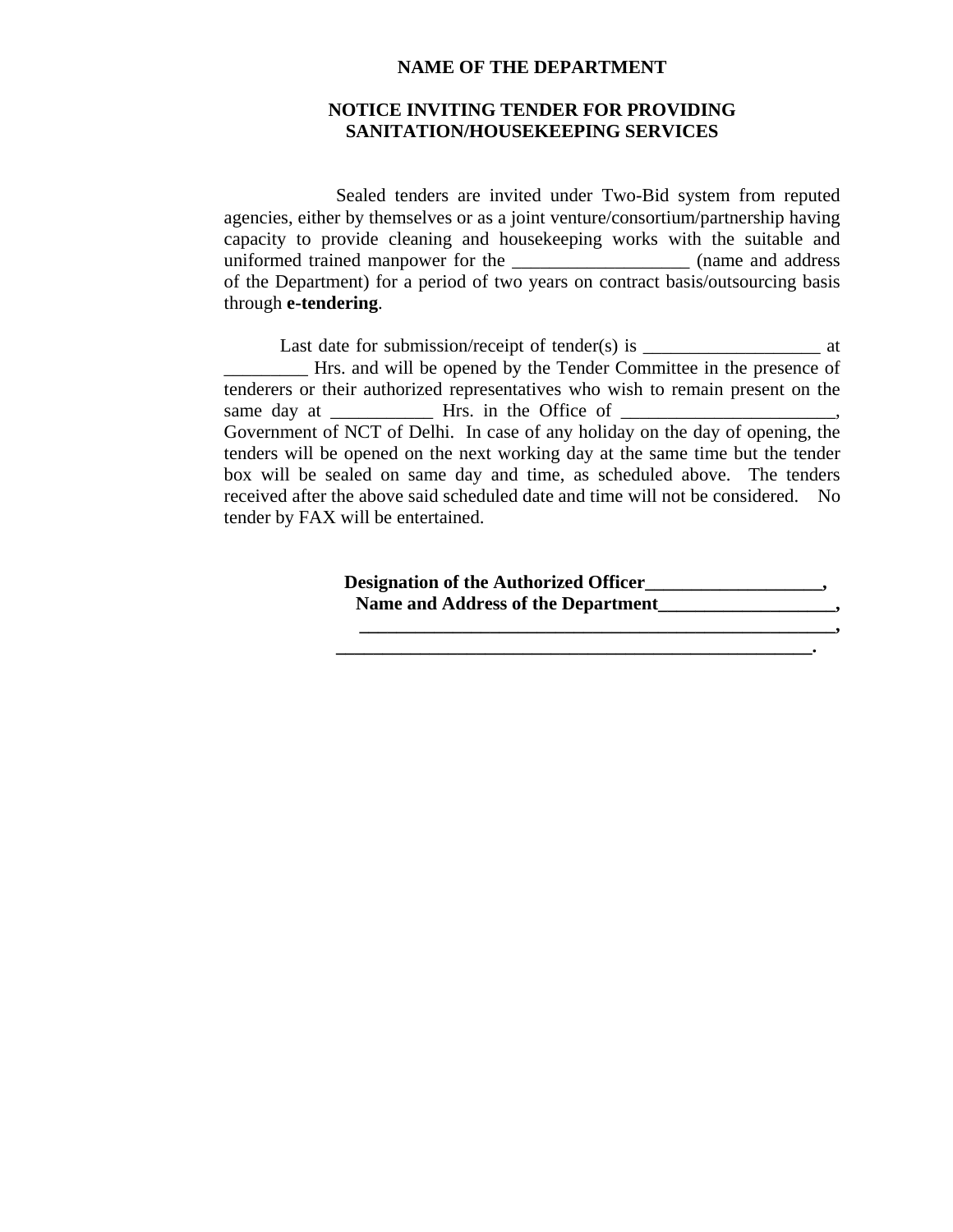#### *NIT* **FOR OUTSOURCING OF SANITATION AND HOUSEKEEPING SERVICES**

#### **INSTRUCTIONS TO BIDDERS**

#### **1. GENERAL:-**

1.1 The present tender is being invited for Sanitation and Housekeeping Services under which the contractor shall provide uniformed trained personnel and will use its best endeavours to provide sanitation and housekeeping of the building, equipments, materials, as specified in the SCOPE OF WORK, in \_\_\_\_\_\_\_\_\_\_\_\_\_\_\_\_\_\_\_\_\_ (name of the Department), Government of NCT of Delhi.

#### **2. ELIGIBLE BIDDERS:-**

2.1. All agencies who are providing similar kind of services for at least last three consecutive years and having annual average turnover of Rs. (please indicate 30% of the estimated value of the contract) during the last three financial years in the books of accounts.

2.2. The bidder should have the experience of completion of similar works in any of the Departments/Autonomous Institutions/Universities/Public Sector Undertakings of the Government of India or Government of NCT of Delhi or any other State Government or Public Sector Banks or Local Bodies/Municipalities as follows:-

(a) Three similar completed works costing not less than Rs.

(please indicate the amount equal to 40% of the estimated cost); or

(b) Two similar completed works costing not less than Rs. (please indicate the amount equal to 50% of the estimated cost); or

(c) One similar completed work costing not less than Rs. (please indicate the amount equal to 80% of the estimated cost).

#### **3. QUALIFICATION OF THE BIDDERS:-**

3.1. The Bidder, to qualify for award of contract, shall submit a power of attorney authorizing the signatories of the bid to commit each member of the Partnership/Consortium/Joint venture.

3.2.(a) Memorandum of Understanding shall be provided in case the Bidder comprises of Joint venture/Consortium/Partnership.

(b) Nomination of one of the members of the partnership, consortium or joint venture to be in charge and this authorization shall be covered in the power of attorney signed by the legally authorized signatories of all members of consortium/joint venture/partnership firm;

(c) Details of the intended participation by each member shall be furnished with complete details of the proposed division of responsibilities and corporate relationships among the individual members.

3.3. The bidder shall submit full details of his ownership and control or, if the Bidder is a partnership, joint venture or consortium, full details of ownership and control of each member thereof.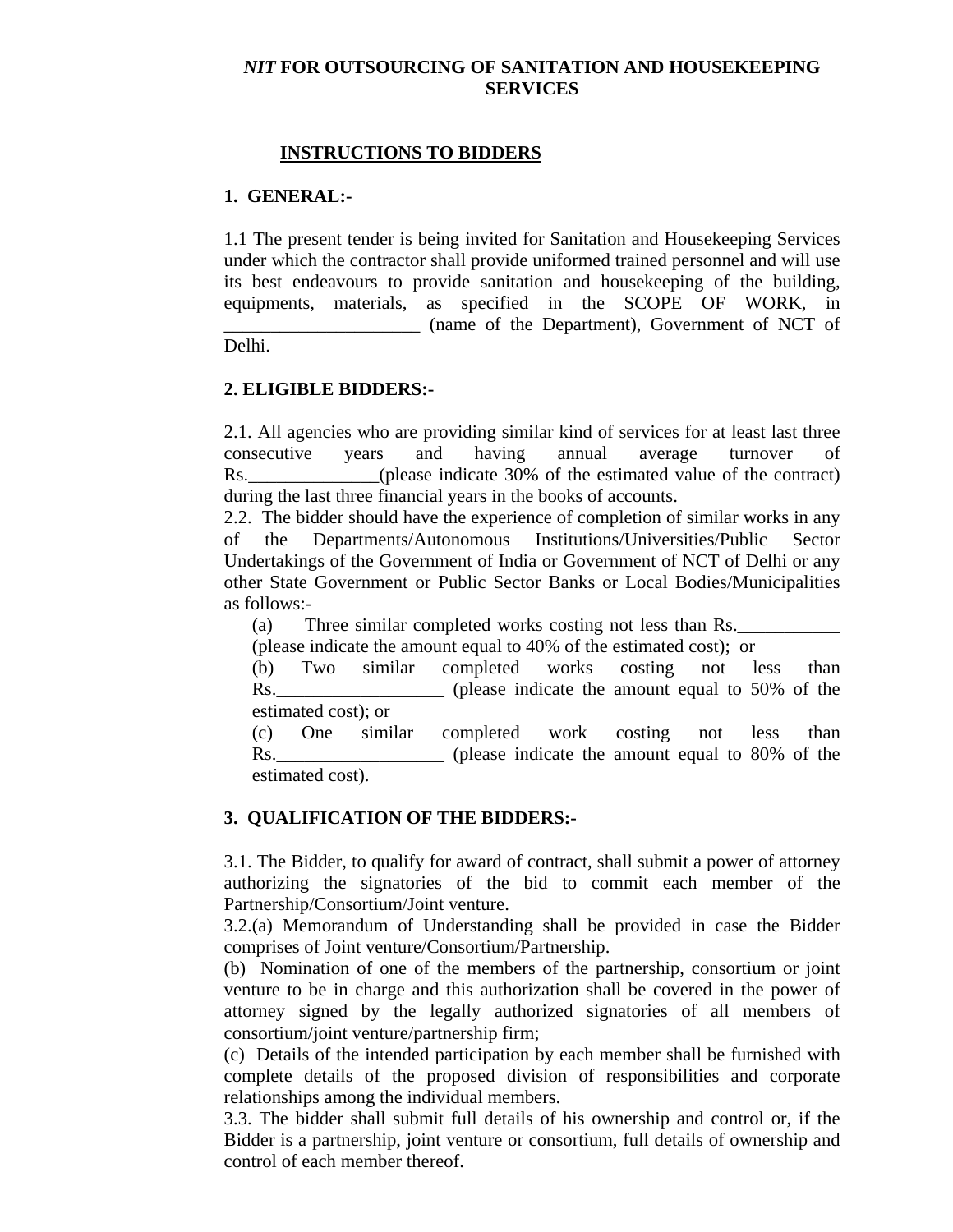3.4. Bidder or members of a partnership, joint venture or consortium shall submit a copy of PAN card No. under Income Tax Act.

3.5. Bidder must submit copies of all documents required, duly self-attested, along with technical bid of the tender.

3.6. Each Bidder (each member in the case of partnership firm/joint venture/consortium) or any associate is required to confirm and declare with his bid that no agent, middleman or any intermediary has been, or will be, engaged to provide any services, or any other item or work related to the award and performance of this contract. They will have to further confirm and declare that no agency commission or any payment which may be construed as an agency commission will be paid and that the tender price will not include any such amount. If the the case of the Department) subsequently finds to the contrary, the Department reserves the right to declare the Bidder as non-compliant and declare any contract if already awarded to the Bidder to be null and void.

3.7. Canvassing or offer of an advantage or any other inducement by any person with a view to influencing acceptance of a bid will be an offence under Laws of India. Such action will result in the rejection of bid, in addition to other punitive measures.

#### **4. ONE BID PER BIDDER:-**

 Each bidder shall submit only one tender either by himself or as a partner in joint venture or as a member of consortium. If a bidder or if any of the partners in a joint venture or any one of the members of the consortium participate in more than one bid, the bids are liable to be rejected.

#### **5. COST OF BID:-**

 The bidder shall bear all costs associated with the preparation and submission of his bid and the Department will in no case shall be responsible or liable for those costs, regardless of the conduct or outcome of the tender process.

#### **6. VISIT TO DEPARTMENT:-**

The bidder is required to provide sanitation and housekeeping services to this Department and is advised to visit and acquaint himself with the area and operational system. The costs of visiting shall be borne by the bidder. It shall be deemed that the contractor has undertaken a visit to the Department and is aware of the operational conditions prior to the submission of the tender documents.

#### **7. TENDER DOCUMENTS:-**

#### **7.1. Contents of Tender Documents.**

7.1.1. The Tender Invitation Document has been prepared for the purpose of inviting tenders for providing Sanitation and Housekeeping Services. The Tender document comprises of:

- (a) Notice of Invitation of Tender.
- (b) Price Bid.
- (c) Terms and Conditions.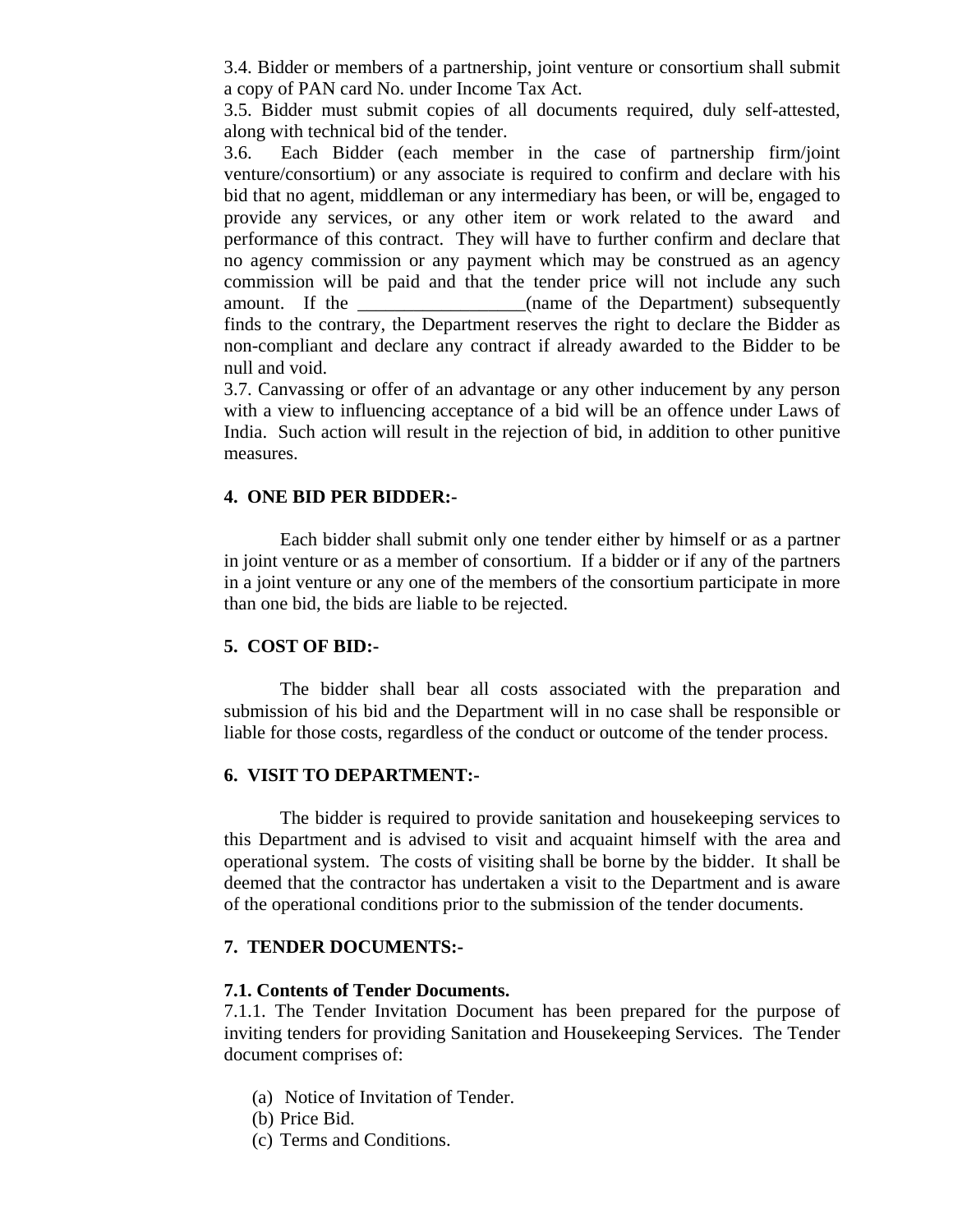- (d) Tender form for providing Sanitation and housekeeping services(Annexure-I)
- (e) Scope of Work (Annexure-II)
- (f) Details of Manpower required(Annexure-III)
- (g) Method of award of work (Annexure-IV)
- (h) Check list for Pre-qualification Bid (Annexure-V)
- (i) Check list for Technical Evaluation (Annexure-VI)
- (j) Undertaking (Annexure-VII)
- (k) Form of Bank Guarantee for Bid Security (Annexure-VIII)
- (l) Form of Agreement(Annexure-IX)
- (m)Form of Bank Guarantee for Performance Security (Annexure-X)

7.1.2. The bidder is expected to examine all instructions, Forms, Terms and Conditions in the Tender document. Failure to furnish all information required by the Tender document or submission of a tender not substantially responsive to the Tender document in every respect will be at the bidder's risk and may result in rejection of his bid.

7.1.3. The bidder shall not make or cause to be made any alteration, erasure or obliteration to the text of the Tender document.

#### **7.2. CLARIFICATION OF TENDER DOCUMENT:-**

7.2.1. The bidder shall check the pages of all documents against page number given in indexes and, in the event of discovery of any discrepancy or missing pages the bidder shall inform the Office of \_\_\_\_\_\_\_\_\_\_\_\_\_\_\_\_\_\_\_\_(concerned Section of the Department).

7.2.2. In case the bidder has any doubt about the meaning of anything contained in the Tender document, he shall seek clarification from the Office of \_\_\_\_\_\_\_\_\_\_\_\_\_\_\_\_\_\_\_\_(concerned Section of the Department) not later than two

weeks before submitting his bid. Any such clarification, together with all details on which clarification had been sought, will be copied to all bidders without disclosing the identity of the bidder seeking clarification. All communications between the bidder and the Department shall be carried out in writing.

7.2.3. Except for any such written clarification by the Department, which is expressly stated to be an addendum to the tender document issued by the Office of

\_\_\_\_\_\_\_\_\_\_\_\_\_\_\_\_\_\_\_\_(concerned Section of the Department), no written or oral communication, presentation or explanation by any other employee of the Department shall be taken to bind or fetter the Department under the contract.

#### **8. PREPARATION OF BIDS:-**

#### **8.1. Language.**

The bids and all accompanying document shall be in English or in Hindi. In case any accompanying documents are in other languages, it shall be accompanied by an English translation. The English version shall prevail in matters of interpretation.

#### **8.2. Documents Comprising the Bid.**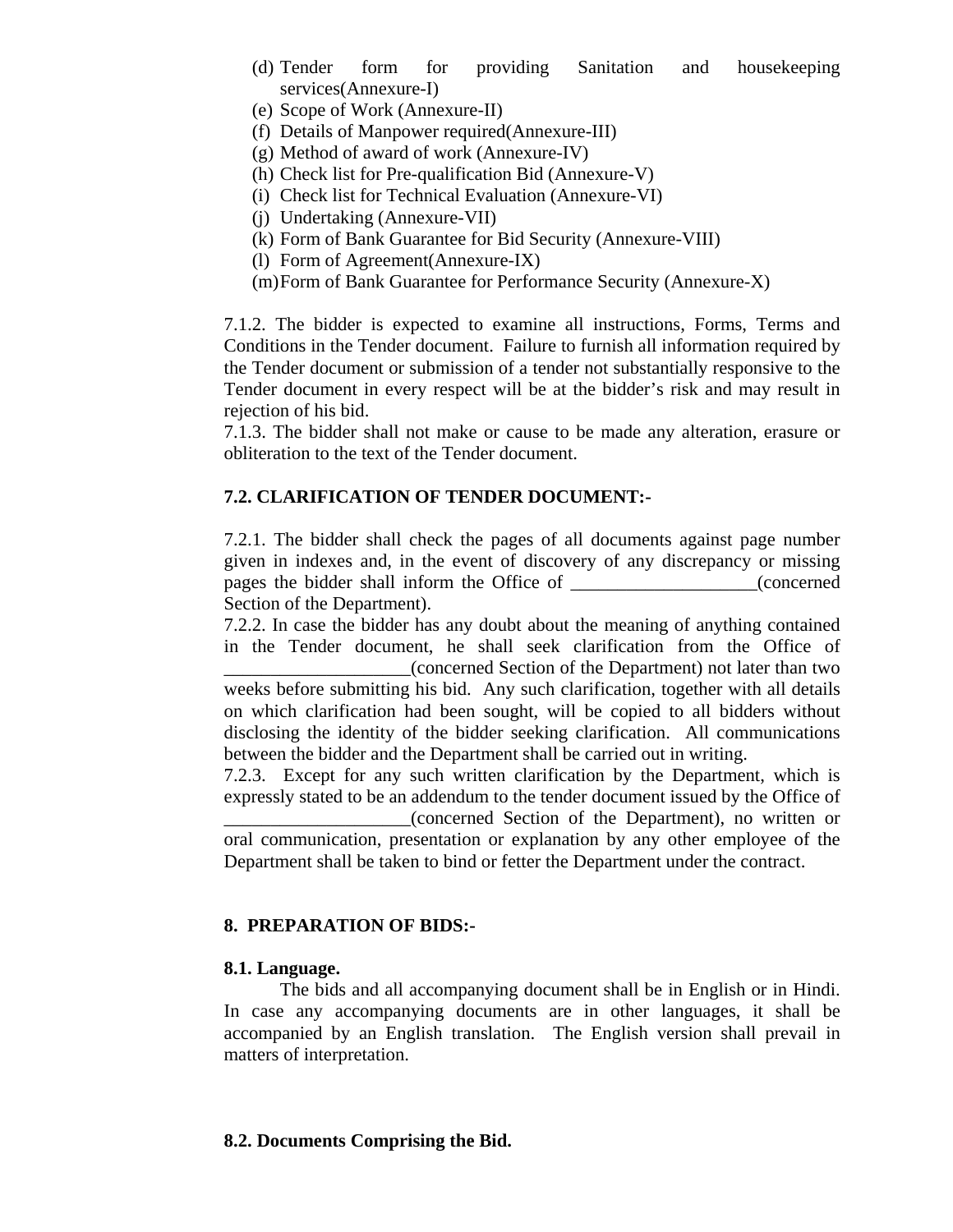Tender document issued for the purposes of tendering as described in Clause 7.1 and any amendments issued shall be deemed as incorporated in the Bid.

8.2.1. The bidder shall, on or before the date given in the Notice Inviting Tender, submit his bid **through e-tendering.** The bidder shall submit the technical bid in sealed envelopes clearly marked with the name of the Tender.

8.2.2. One copy of the Tender document and Addenda, if any, thereto with each page signed and stamped shall be attached to acknowledge the acceptance of the same.

8.2.3. The contractor shall deposit Bid Security (Earnest Money Deposit) for an amount of Rs.\_\_\_\_\_\_\_\_\_\_\_\_\_\_ (please mention an amount of five per cent of the estimated value of the contract) in the form of an Account Payee DD, Fixed Deposit Receipt from a commercial bank, or Bank Guarantee from a commercial bank in an acceptable form in favour of \_\_\_\_\_\_\_\_\_\_\_\_\_\_\_\_\_\_\_\_\_\_\_\_\_\_\_\_\_\_\_\_\_\_\_\_\_\_\_\_\_\_ (Designation of the

concerned Officer and name of the Department) along with the Tender document. The Bid Security will remain valid for a period of forty-five days beyond the final bid validity period. Bid securities of the unsuccessful bidders will be returned to them at the earliest after expiry of the final bid validity and latest on or before the  $30<sup>th</sup>$  day after the award of the contract.

8.2.4. These shall be addressed to the

(designation of the concerned Officer and name of the Department) and submitted in the Office\_\_\_\_\_\_\_\_\_\_\_\_\_\_\_\_\_\_\_\_\_\_\_\_\_\_\_\_\_\_(concerned Section of the Department) at the address given in the Tender document.

8.2.5. The Bidder (each member in case of joint venture/consortium/partnership firms) shall furnish the details regarding total number of works, as stated in Clause  $2.2(a)(b)$  and(c), completed in preceding three years, which were similar in nature and complexity as in the present contract requiring supply of trained man power to provide Sanitation and housekeeping Services.

#### **8.3. BID PRICES:-**

8.3.1. Bidder shall quote the **rates on the basis of rates per square metre** in Indian Rupees for the entire contract on a 'single responsibility' basis such that the Tender price covers contractor's all obligations mentioned in or to be reasonably inferred from the Tender document in respect of the Sanitation and house keeping Services at the contract of the contract of the contract of the contract of the contract of the contract of the contract of the contract of the contract of the contract of the contract of the contract of the Department). This includes all the liabilities of the contractor such as cost of uniform and identity cards of personnel deployed by the contractor and all other statutory liabilities (like Minimum Wages, ESI, PF contributions, service charges, all kinds of taxes etc.) which should be clearly stated by the contractor. 8.3.2. Conditional bids/offers will be summarily rejected.

#### **8.4. FORM OF BID:-**

 The Form of Bid shall be completed in all respects and duly signed and stamped by an authorized and empowered representatives of the Bidder. If the Bidder comprises a partnership firm, consortium or a joint venture, the Form of Bid shall be signed by a duly authorized representative of each member of participant thereof. Signatures on the Form of Bid shall be witnessed and dated. Copies of relevant power of attorney shall be attached.

#### **8.5. Currencies of Bid and Payment:-**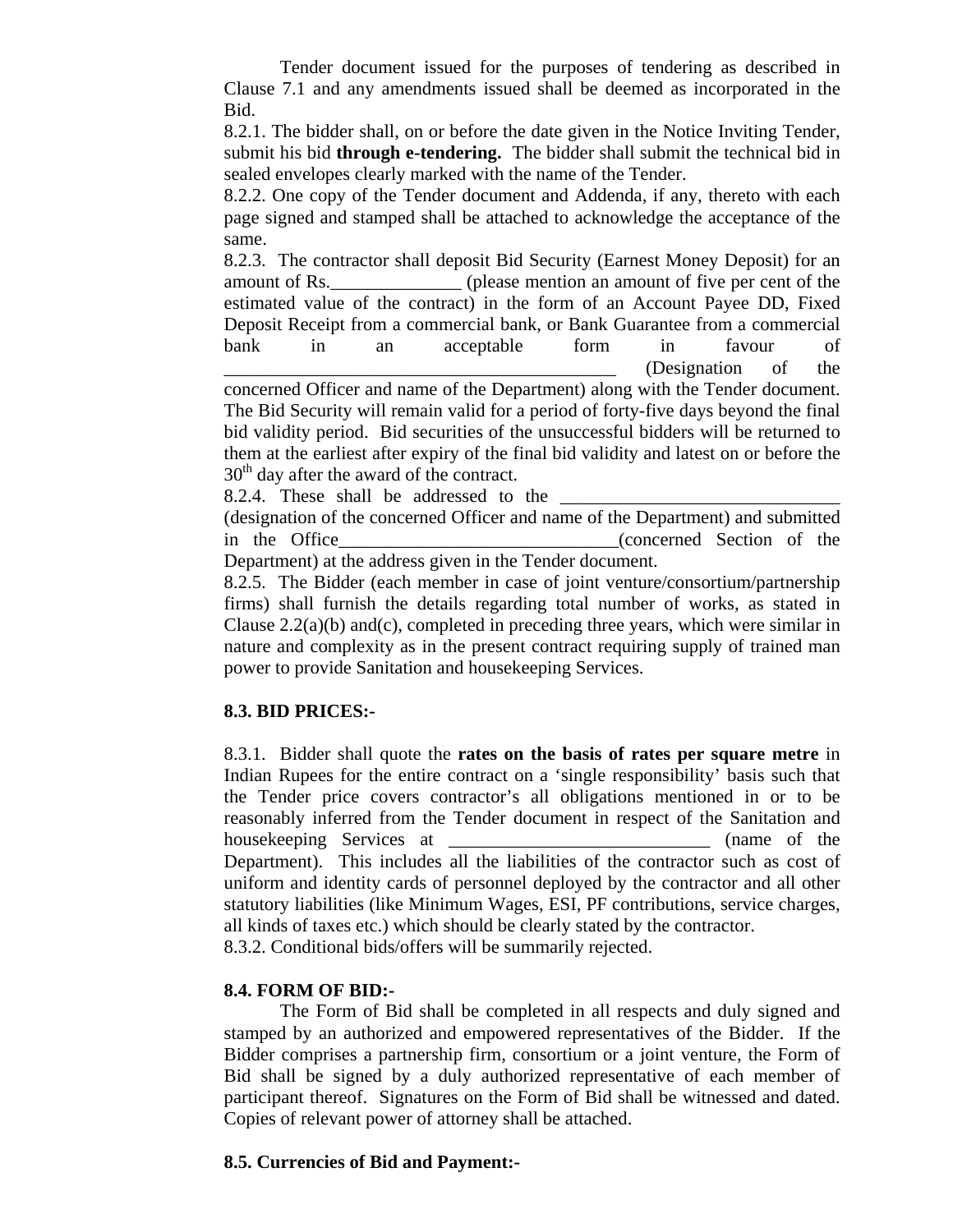8.5.1. The Bidder shall submit his price bid/offer in Indian Rupees and payment under this contract will be made in Indian Rupees.

#### **8.6. Duration of Contract:-**

The contract shall be valid initially for two years and the Department reserves the right to curtail or to extend the validity of contract on the same rates and terms and conditions for such period as may be agreed to, but not beyond further years.

#### **8.7. BID SECURITY:-**

8.7.1. The contractor shall deposit Bid Security (Earnest Money Deposit) for an amount of Rs.\_\_\_\_\_\_\_\_\_\_\_\_\_\_ (please mention an amount of five per cent of the estimated value of the contract) in the form of an Account Payee DD, Fixed Deposit Receipt from a commercial bank, or Bank Guarantee from a commercial bank in an acceptable form in favour of \_\_\_\_\_\_\_\_\_\_\_\_\_\_\_\_\_\_\_\_\_\_\_\_\_\_\_\_\_\_\_\_\_\_\_\_\_\_\_\_\_\_ (Designation of the Officer concerned and name of the Department) along with the Tender document. The Bid Security will remain valid for a period of forty-five days beyond the final bid validity period.

8.7.2. Any Tender not accompanied by Bid Security shall be rejected.

8.7.3. Bid securities of the unsuccessful bidders will be returned to them at the earliest after expiry of the final bid validity and latest on or before the  $30<sup>th</sup>$  day after the award of the contract.

8.7.4. Bid security of the successful bidder shall be returned on receipt of Performance Security by the Department and after signing the agreement.

8.7.5. Bid Security shall be forfeited if the bidder withdraws his bid during the period of Tender validity.

8.7.6. Bid Security shall be forfeited if the successful bidder refuses or neglects to execute the Contract or fails to furnish the required Performance Security within the time frame specified by the Department.

#### **8.8. Format and Signing of Bid:-**

8.8.1. The bidder shall submit one copy of the Tender document and addenda, if any, thereto, with each page of this document signed and stamped to confirm the acceptance of the terms and conditions of the tender by the bidder.

8.8.2. The documents comprising the bid shall be typed or written in indelible ink and all pages of the bid shall be signed by a person or persons duly authorized to sign on behalf of the bidder. All pages of the bid, where entries or amendments have been made, shall be signed by the person or persons signing the bid.

8.8.3. The bid shall contain no alterations, omissions or additions except those to comply with instruction issued by the Department, or are necessary to correct errors made by the bidder, in which case such corrections shall be initialed/signed and dated by the person or persons signing the bid.

#### **9. Submission of Bids:-**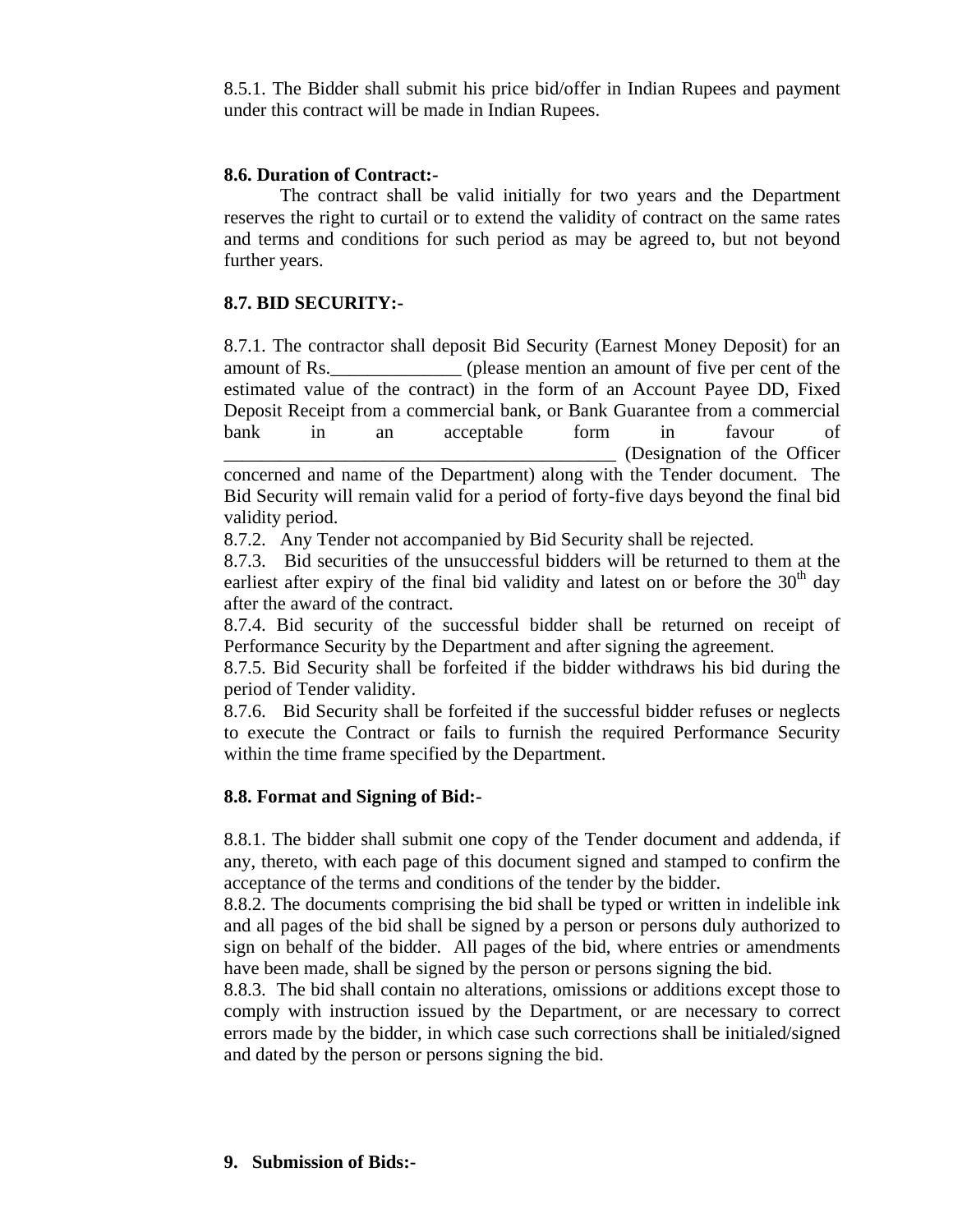9.1.1. The bidder shall submit the Pre-qualification Bid and Technical Bid in a separate sealed cover and the Financial Bid in another sealed cover duly superscribed and all these two sealed covers are to be put in a bigger cover which should also be sealed and duly superscribed.

9.1.2. The sealed cover of Pre-qualification Bid and Technical Bid should consist of the following documents:-

(a) Bid Security (Earnest Money Deposit) for an amount of Rs.

(please mention an amount of five per cent of the estimated value of the contract) in the form of an Account Payee DD, Fixed Deposit Receipt from a commercial bank, or Bank Guarantee from a commercial bank in an acceptable form in favour of \_\_\_\_\_\_\_\_\_\_\_\_\_\_\_\_\_\_\_\_\_\_\_\_\_\_\_\_\_\_\_\_\_\_\_\_\_\_\_\_\_\_ (Designation of the

Officer concerned and name of the Department);

(b) Self attested one recent passport size photograph(s) of the authorized person(s) of the firm/agency with name, designation, Office/Residential address and office Telephone numbers, whether the bidder is a sole proprietor/partnership firm and if partnership firm, names addresses and telephone numbers of Directors/Partners also;

(c) Self attested copy of PAN No. card under Income Tax Act;

(d) Self attested copy of Service Tax Registration Number;

(e) Self attested copy of Valid Registration No. of the Agency/Firm;

(f) Self attested copy of valid Provident Fund Registration Number;

(g) Self attested copy of valid ESI Registration Number;

(h) Self attested copy of valid Licence and Number under Contract Labour Act and under any other Acts/Rules;

(i) Proof of Average Annual turnover as stated in Clause 2.1 supported by audited Balance Sheet;

(j) Proof of experience as stated in Clause 2.2.(a), (b) and (c) supported by documents from the concerned organizations;

(k) Duly filled and signed Annexures-V, VI and VII.

9.1.3. The sealed cover of Price Bid should contain Price bid in original and a duplicate copy of the same in two separate envelopes duly filled in figures and words.

9.1.4. All the sealed covers shall be addressed to the \_\_\_\_\_\_\_\_\_\_\_\_\_\_\_\_\_\_\_\_\_\_\_\_\_\_\_\_\_\_\_\_\_\_\_\_\_\_\_\_ (Designation of the Officer concerned and name of the Department) and will be put in the Tender Box which is available in the counter of the Administration Branch of the \_\_\_\_\_\_\_\_\_\_\_\_\_\_\_\_\_\_\_\_\_\_\_\_\_\_(name of the Department) at the following

address.

9.1.5. The tender shall remain valid and open for acceptance for a period of 120 days from the last date of submission of tender.

 **\_\_\_\_\_\_\_\_\_\_\_\_\_\_\_\_\_\_\_\_\_\_\_\_\_\_\_\_\_\_\_\_\_\_\_\_\_** 

**Designation of the Authorized Officer:** Address of the Department: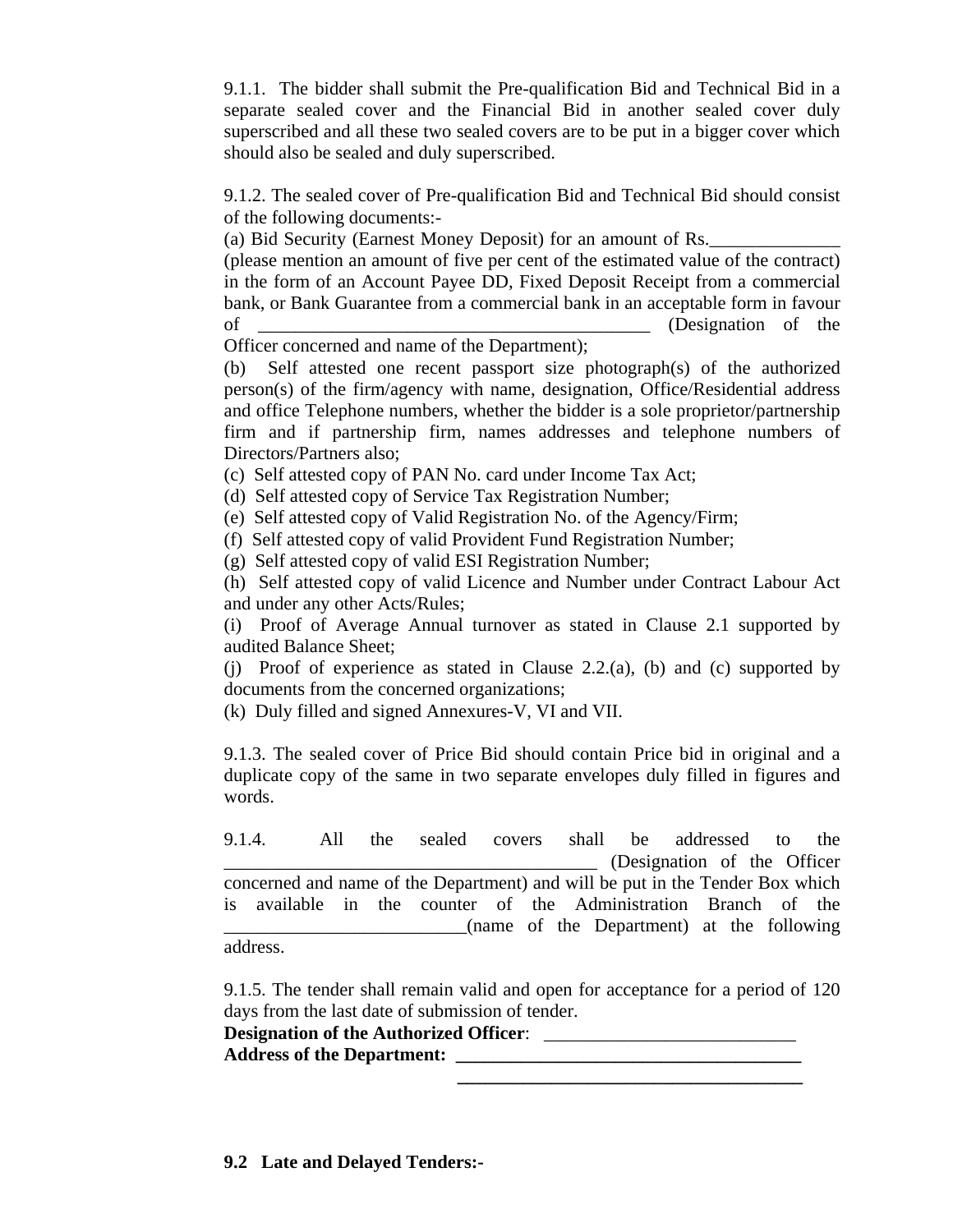9.2.1. Bids must be received in the Department at the address specified above not later than the date and time stipulated in the NIT. The Department may, at its discretion, extend the deadline for submission of bids in which case all rights and obligations of the Department and the Bidder will be the same.

9.2.2. Any bid received by the Department after the deadline for submission of bids, as stipulated above, shall not be considered and will be returned unopened to the bidder.

#### **10.1 Bid Opening and Evaluation:-**

10.1.1. The authorized representatives of the Department will open the Prequalification/Technical Bids in the presence of the Bidders or of their representatives who choose to attend at the appointed place and time.

10.1.2. The bid of any bidder who has not complied with one or more of the conditions will be summarily rejected.

10.1.3. Conditional bids will also be summarily rejected.

10.1.4. Subsequently, the technical bids will be evaluated as per the methodology given in the Annexure-IV of the Tender document.

10.1.5. Financial bids of only the technically qualified bidders will be opened for evaluation in the presence of qualified bidders.

#### **10.2 Right to accept any Bid and to reject any or all Bids:-**

10.2.1. The Department of \_\_\_\_\_\_\_\_\_\_\_\_\_\_\_\_\_\_\_\_, Government of NCT of Delhi, is not bound to accept the lowest or any bid and may at any time by notice in writing to the bidders terminate the tendering process. 10.2.2. The Department of \_\_\_\_\_\_\_\_\_\_\_\_\_\_\_\_\_\_\_\_, Government of NCT of Delhi, may terminate the contract if it is found that the agency is black listed on previous occasions by the any of the Departments/Institutions/Local Bodies/Municipalities/Public Sector Undertakings, etc. 10.2.3. The Department of \_\_\_\_\_\_\_\_\_\_\_\_\_\_\_\_\_\_\_\_, Government of NCT of Delhi, may reject the Bid in the event that the Bid is accepted but the successful bidder fails to furnish the Performance Security or fails to execute the contract agreement.

#### **11.1 Award of Contract:-**

11.1.1. The Department of  $(name)$ , Government of NCT of Delhi, will award the contract to the successful evaluated bidder whose bid has been found to be responsive and who is eligible and qualified to perform the contract satisfactorily as per the terms and conditions incorporated in the bidding document.

11.1.2. The Department of \_\_\_\_\_\_\_\_\_\_\_\_\_\_\_\_\_\_ (name), Government of NCT of Delhi, will communicate the successful bidder by facsimile confirmed by letter transmitted by Registered post that his bid has been accepted. This letter (hereinafter and in the condition of contract called the "Letter of Offer") shall prescribe the amount which department will pay to the contractor in consideration of the execution of work/services by the contractor as prescribed in the contract.

11.1.3. The successful bidder will be required to execute a contract agreement in the form specified in Annexure-IX within a period of 30 days from the date of issue of Letter of Offer.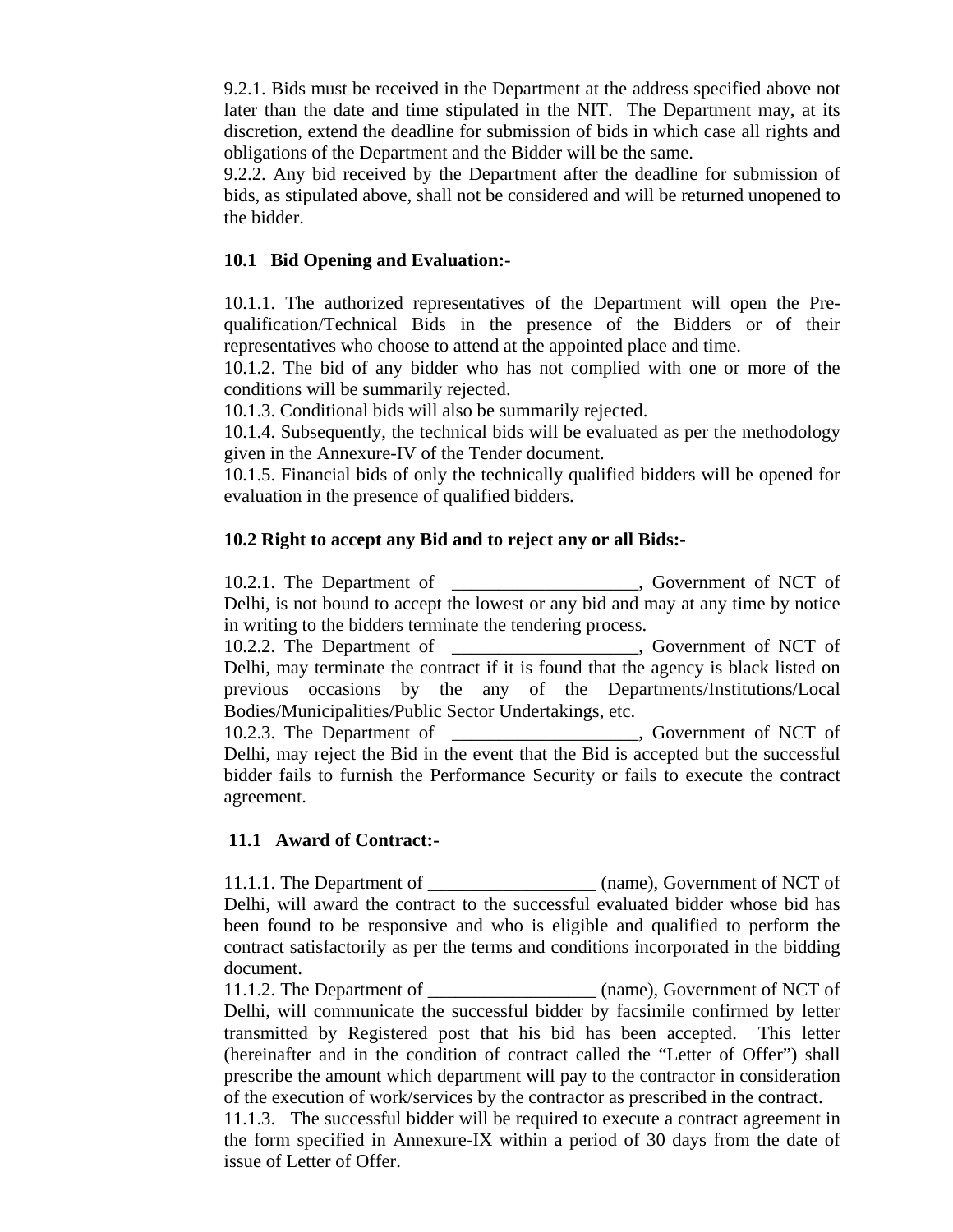11.1.4. The successful bidder shall be required to furnish a Performance Security within 15 days of receipt of 'Letter of Offer" for an amount of Rs. (please mention an amount of ten per cent of the total value of the contract) in the form of an Account Payee DD, Fixed Deposit Receipt from a commercial bank, or Bank Guarantee from a commercial bank from a commercial bank in an acceptable form (Annexure-IX) in favour of \_\_\_\_\_\_\_\_\_\_\_\_\_\_\_\_\_\_\_\_\_\_\_\_\_\_\_\_\_\_\_\_\_\_\_\_\_\_\_\_\_\_ (Designation of the concerned Officer and name of the Department). The Performance Security shall remain valid for a period of sixty days beyond the date of completion of all contractual obligations. In case the contract period is extended further, the validity of Performance Security shall also be extended by the contractor accordingly.

11.1.5. Failure of the successful bidder to comply with the requirements of above clauses shall constitute sufficient grounds or the annulment of the award and forfeiture of Bid Security.

#### **TERMS AND CONDITIONS OF CONTRACT**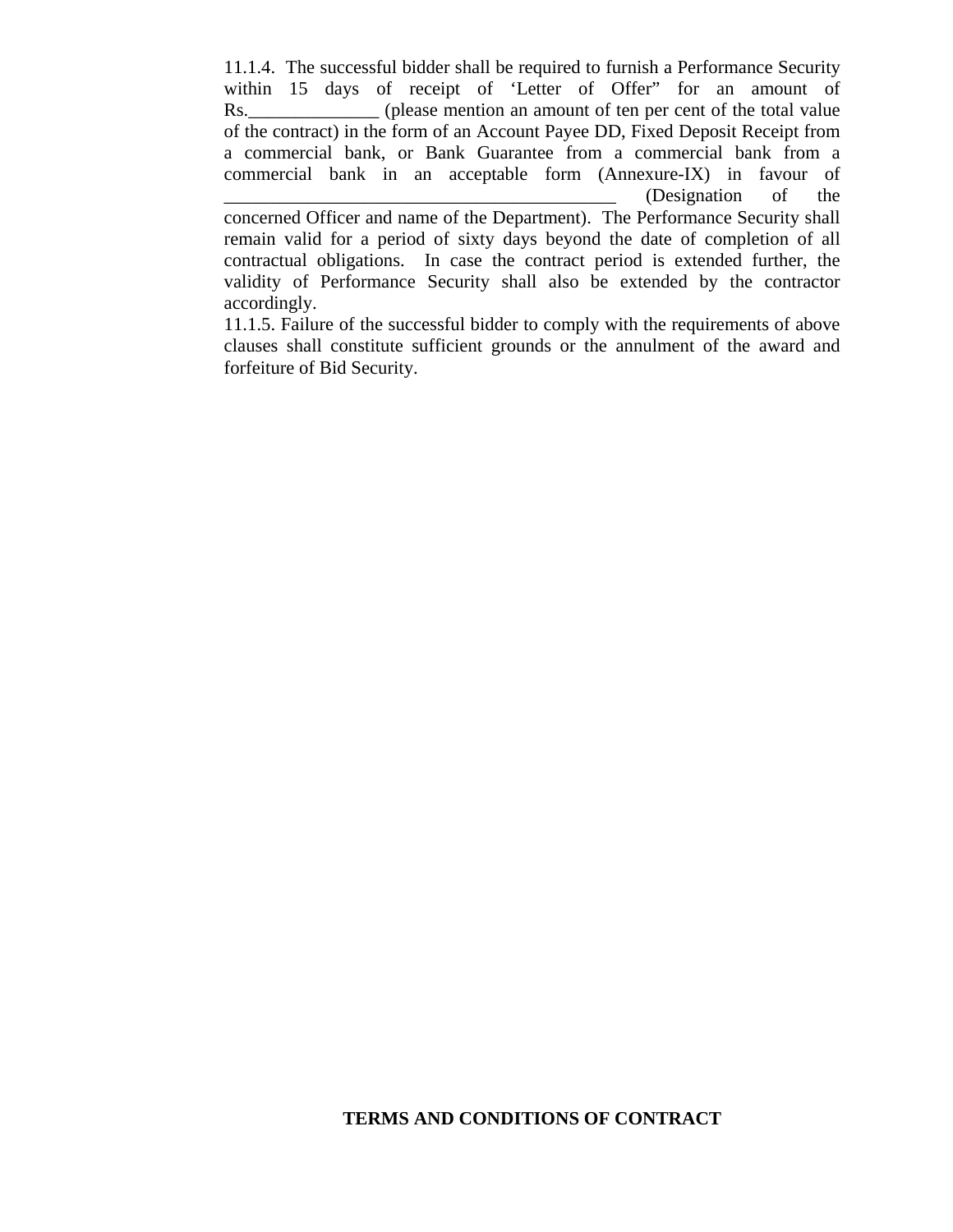- 1. The execution of cleaning of housekeeping will be with suitable and uniformed hygiene specialist with mechanized equipments, wherever required, and wet mopping.
- 2. The cleaning and housekeeping works are to be carried out as per international norms/standards and in such manners that all premises always look neat and clean.
- 3. The manpower engaged should be trained in management of bio-medical waste also so that waste disposal is carried out in totally sealed manner without affecting the environment as per pollution control directions.
- 4. It will be the sole responsibility of the contractor that the men engaged are trained and the Department will not be liable for any mishap, directly or indirectly.
- 5. All the consumables and disposables required for cleaning and housekeeping are to be procured by the contractor. All consumables and disposables should be eco-friendly.
- 6. Mechanized equipments, wherever required, will be procured by the contractor.
- 7. The cleanliness will be periodically checked by the (Designation of HOD) or any person authorized by him based on certain objective criteria which are decided to measure level of cleanliness and the contractor has to abide by those criteria. These are as follows:
	- (i) Shine level, presence of dust, pan and gutkha stains, spillage of water or other liquids, bird droppings etc. on floors, tiled walls, doors, windows or stairs, etc.;
	- (ii) Dust or cobwebs etc. on roof, window grills etc.;
	- (iii) Finger or palm marks, dust and gutkha stain on glass panes of windows or doors and mirrors;
	- (iv) Dirt marks, dust, dryness and odour in Wash-basin, WC Seats, floors etc. in toilets/bathrooms.
- 8. (a) In case any of contractor's personnel(s) deployed under the contract is (are) absent, a penalty equal to double the wages of number of sanitation staff/supervisors absent on that particular day shall be levied by the Department and the same shall be deducted from the contractor's bills.

(b) In case any of contractor's personnel deployed under the contract fails to report in time and contractor is unable to provide suitable substitute in time for the same it will be treated as absence and penalty as mentioned in point 8(a) shall be levied.

(c) In case any public complaint is received attributable to misconduct/misbehaviour of contractor's personnel, a penalty or Rs.500/ for each such incident shall be levied and the same shall be deducted from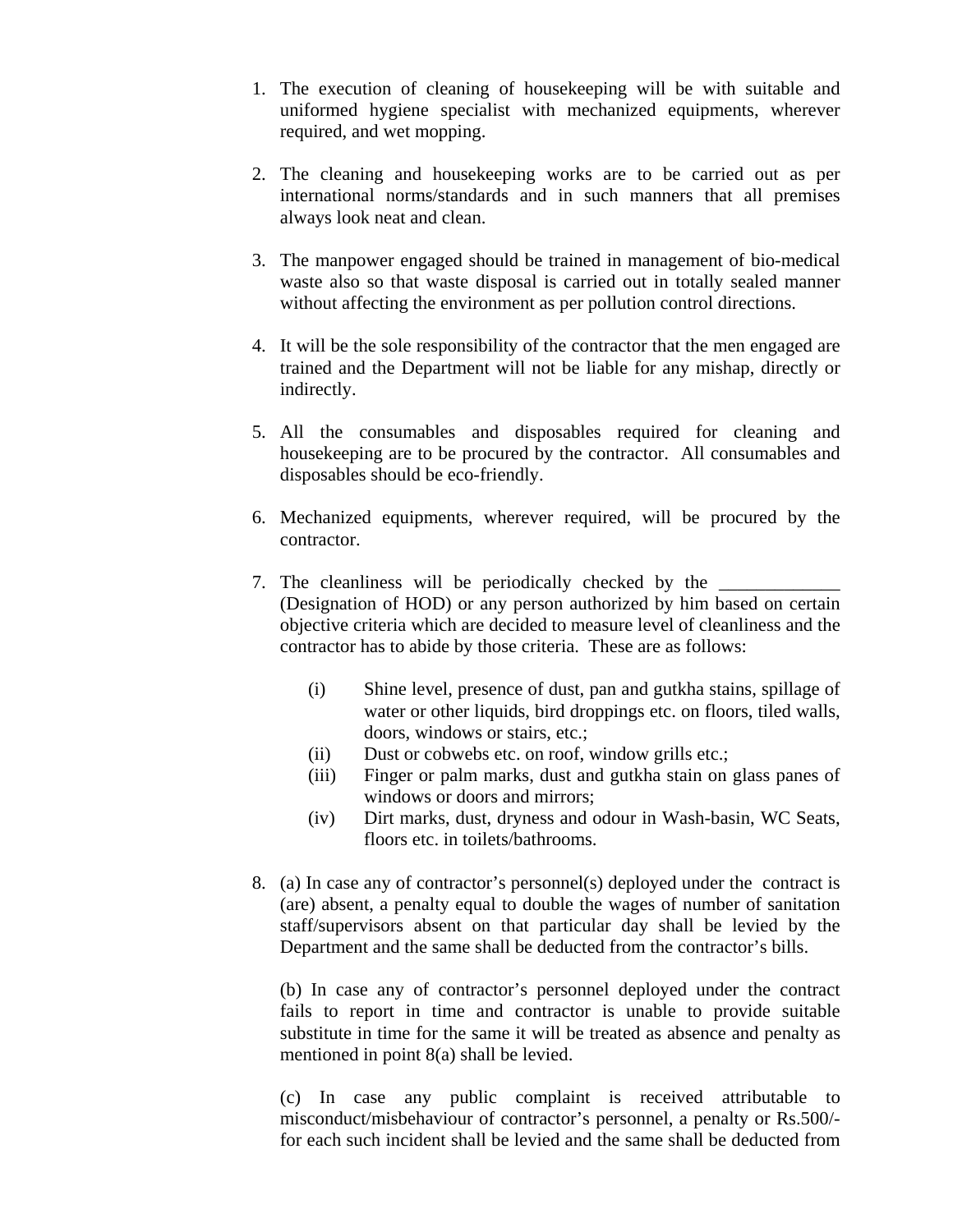contractor's bill. Further the concerned contractor's personnel shall be removed from the system immediately.

- a. In case the contractor fails to commence/execute the work as stipulated in the agreement or unsatisfactory performance or does not meet the statutory requirements of the contract, Principal Employer reserves the right to impose the penalty as detailed below:-
	- 1. 20% of cost of order/agreement per week, upto four weeks delays.
	- 2. After four weeks delay the Department may cancel the agreement and get this job to be carried out preferably from other agency from open market. The difference, if any, will be recovered from the defaulter contractor and also shall be black listed for a period of four years from participating in such type of tender and his earnest money/security deposit may also be forfeited, if so warranted.
- 9. If cleanliness is not observed upto the satisfaction of the Department, a penalty of a minor fine of Rs.1,000/- per day or Rs.500/- per day per square metre, whichever is higher, or a major fine of Rs.5,000/- per day per square metre will be imposed on the contractor depending on the objective criteria as above.
- 10. Minimum number of trained manpower including the Supervisory staff required to do the work has to be specified by the contractor in technical bid of the tender.
- 11. The Department reserves the right to cancel or reject all or any of the tender without assigning any reason.
- 12. Any act on the part of the tenderer to influence anybody in the Department is liable to rejection of his tender.
- 13. Every employee so engaged by the contractor shall wear uniform and a badge wearing his/her name, while on duty. The said uniform and badge shall be provided by the contractor at his own cost.
- 14. The contractor shall engage the men/women whose age shall be between 18-50 years.
- 15. The staff engaged by the contractor shall be available all the time as per their duty roster and they shall not leave their place of duty without the prior permission of the authorized officer of the Department. Adequate supervision will be provided to ensure correct performance of the said sanitation services in accordance with the prevailing assignment instructions agreed upon between the two parties. In order to exercise effective control & supervision over the staff of the Contractor deployed, the supervisory staff will move in their areas of responsibility.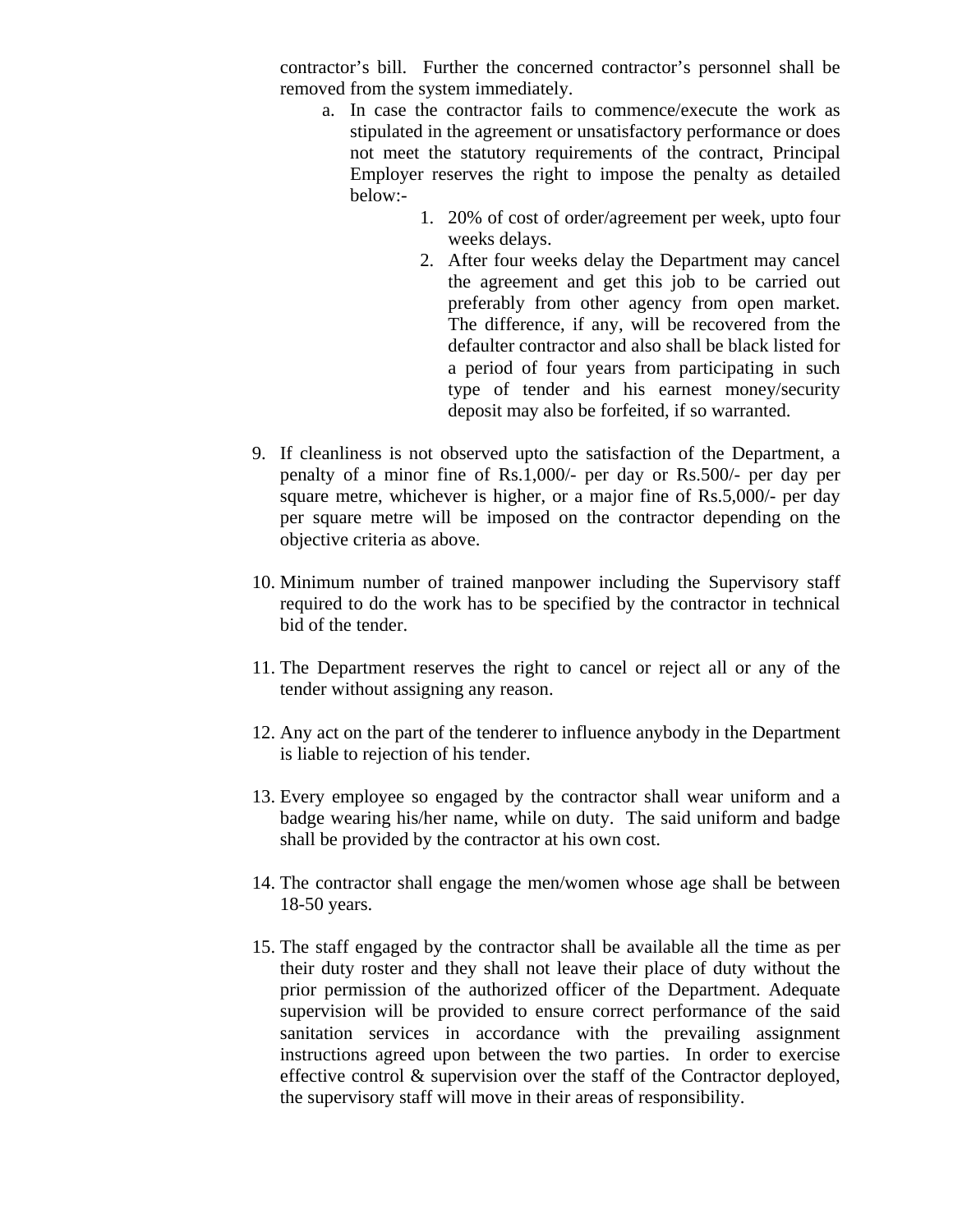- 16. The contractor shall be responsible to provide immediate replacement to take place of any staff engaged by him, who is not available for duty at the place of posting and such other additional staff as may be required for additional area for which prior information have been given.
- 17. The contractor shall abide by and comply with all the relevant laws and statutory requirements covered under Labour Act, Minimum Wages and (Contract Labour (Regulation & Abolition Act 1970), EPF etc. with regard to the personnel engaged by him for sanitation works. It will be the responsibility of the contractor to provide details of manpower deployed by him, in the Department and to the Labour department.
- 18. The contractor shall be liable and responsible to provide all the benefits viz. Provident Fund, ESI, Bonus, Gratuity, Leave, etc. to the staff engaged by him. As far as EPF is concerned, it shall be the duty of the Contractor to get PF code number allotted by RPFC against which the PF subscription, deducted from the payment of the personnel engaged and equal employer's amount of contribution should be deposited with the respective PF authorities within seven days of close of every month. Giving particulars of the employees engaged for the sanitation works, is required to be submitted to the Department. In any eventuality, if the contractor failed to remit employee/employer's contribution towards PF subscription etc. within the stipulated time, the Department is entitled to recover the equal amount from any money due or accrue to the Contractor under this agreement or any other contract and will be deposited with RPFC on behalf of the contractor.
- 19. The Department shall have the right to ask for the removal of any person of the contractor, who is not found to be competent and orderly in the discharge of his duty.
- 20. The contractor shall not engage any sub-contractor or transfer the contract to any other person in any manner.
- 21. The antecedents of staff deployed shall be got verified by the contractor from local police authority and an undertaking in this regard to be submitted to the department and department shall ensure that the contractor complies with the provisions.
- 22. The Contractor will maintain a register on which day to day deployment of personnel will be entered. This will be countersigned by the authorized official of the Department. While raising the bill, the deployment particulars of the personnel engaged during each month, shift wise, if any, should be shown. The Contractor has to given an undertaking (on the format), duly countersigned by the concerned official of the Department, regarding payment of wages as per rules and laws in force, before receiving the  $2<sup>nd</sup>$  payment onwards.
- 23. All liabilities arising out of accident or death while on duty shall be borne by the contractor.
- 24. The contractor and its staff shall take proper and reasonable precautions to preserve from loss, destruction, waste or misuse the areas of responsibility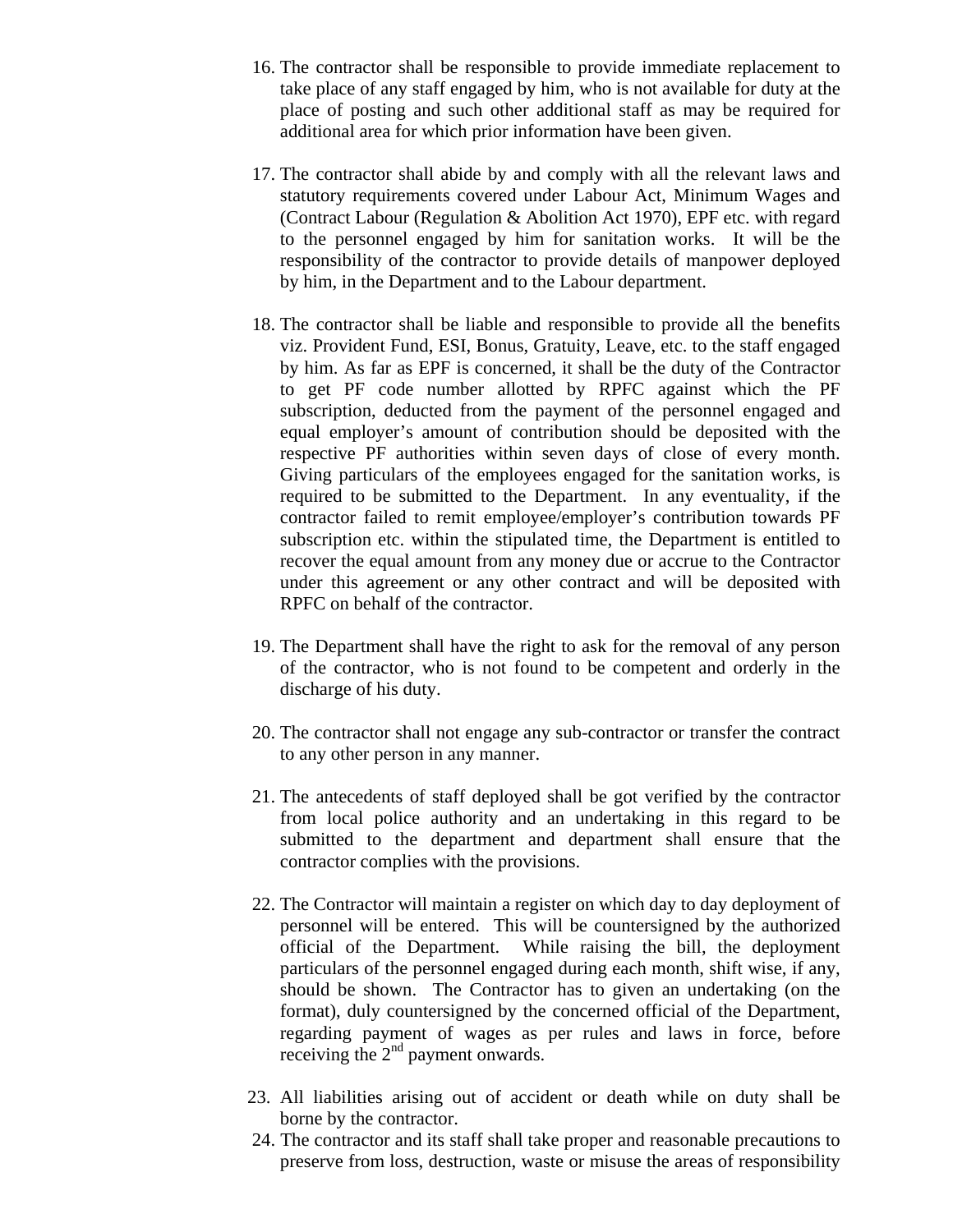given to them by the Department and shall not knowingly lend to any person or company any of the effects of the Department under its control.

- 25. The sanitation staff engaged by the contractor shall not accept any gratitude or reward in any shape.
- 26. The contractor shall be responsible to maintain all property and equipment of the Department entrusted to it. Any damage or loss caused by contractor's persons to the Department in whatever shape would be recovered from the contractor.
- 27. The contractor will not be held responsible for the damages/sabotage caused to the property of the Department due to the riots/mobs attack/armed dacoit activities or any other event of force majeure.
- 28. The personnel supplied have to be extremely courteous with very pleasant mannerism in dealing with the Staff/visitors, especially with female staff/visitors and should project an image of utmost discipline. The Department shall have right to have any person moved in case of patient/staff/visitor complaints or as decided by representative of the Department if the person is not performing the job satisfactorily or otherwise. The contractor shall have to arrange the suitable replacement in all such cases.
- 29. The payment would be made at the end of every month based on the actual shift manned/operated by the personnel supplied by the contractor and based on the documentary proof jointly signed by the representative of the Department and the contractor/his representative/personnel authorized by him. No other claim on whatever account shall be entertained by the Department.
- 30. That in the event of any loss occasioned to the Department, as a result of any lapse on the part of the contractor which will be established after an enquiry conducted by the Department, the said loss can claim from the contractor up to the value of the loss. The decision of the Head of the Department will be final and binding on the contractor.
- 31. The contractor shall abide by and comply with all the relevant laws and statutory requirements covered under various laws such as Labour Act, Minimum Wages Act, Contract Labour (Regulation and abolition) Act, EPF, ESI and various other Acts as applicable from time to time with regard to the personnel engaged by the contractor for the Department.
- 32. The Department may direct the contractor, to have any person removed that is considered to be undesirable or otherwise and similarly Contractor reserves the right to change the staff with prior intimation to the Department.
- 33. The contractor will deploy supervisors as per the need given by the Department. The supervisor shall be required to work as per the instructions of Department.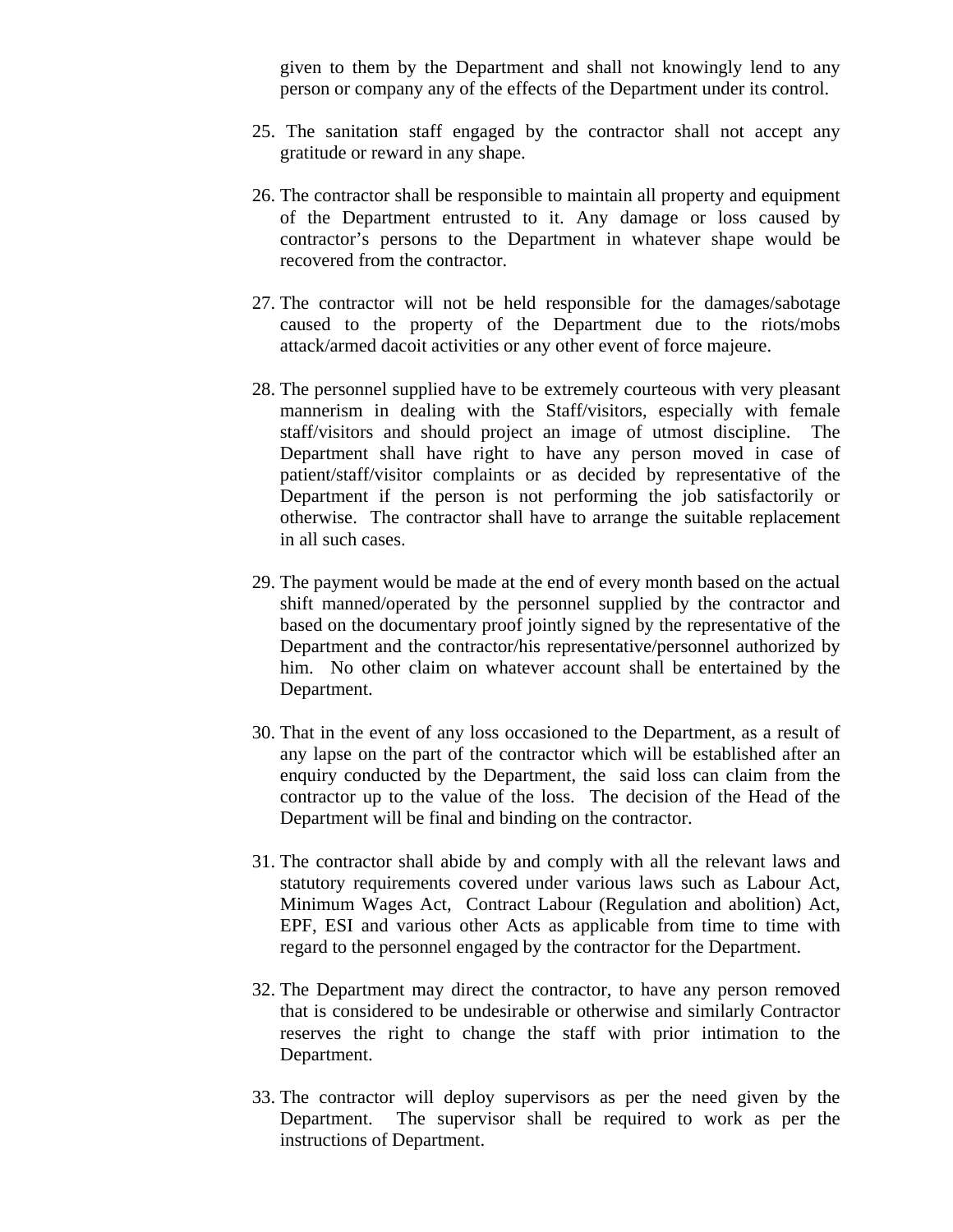- 34. The contractor shall ensure that its personnel shall not at any time, without the consent of the Department in writing divulge or make known any trust, accounts matter or transaction undertaken or handled by the Department and shall not disclose to any information about the affairs of Department. This clause does not apply to the information, which becomes public knowledge.
- 35. Any liability arising out of any litigation (including those in consumer courts) due to any act of contractor's personnel shall be directly borne by the contractor including all expenses/fines. The concerned contractor's personnel shall attend the court as and when required.

#### **36. Force Majeure:-**

If at any time during the currency of the contract, either party is subject to force majeure, which can be termed as civil disturbance, riots, strikes, tempest, acts of God etc. which may prevent either party to discharge the obligation, the affected party shall promptly notify the other party about the happening of such an event. Neither party shall by reason of such event be entitled to terminate the contract in respect of such performance of their obligations. The obligations under the contract shall be resumed as soon as practicable after the event has come to an end or ceased to exist. The performance of any obligations under the contract shall be resumed as soon as practicable after the event has come to an end or ceased to exist. If the performance of any obligation under the contract is prevented or delayed by reason of the event beyond a period mutually agreed to, if any, or seven days, whichever is more, either party may at its option terminate the contract.

- 37. The contractor shall deploy his personnel only after obtaining the Department approval duly submitting curriculum vitae (CV) of these personnel, the Department shall be informed at least one week in advance and contractor shall be required to obtain the Department's approval for all such changes along with their CVs.
- 38. "NOTICE TO PROCEED" means the notice issued by the Department to the contractor communicating the date on which the work/services under the contract are to be commenced.
- 39. If the contractor is a joint venture/consortium/group/partnership of two or more persons, all such persons shall be jointly and severally liable to the Department for the fulfillment of the terms of the contract. Such persons shall designate one of them to act as leader with authority to sign. The joint venture/consortium/group/partnership shall not be altered without the approval of the Department.
- 40. The contract period shall be Twenty four months from the date of the commencement (as mentioned in Notice to Proceed).
- 41. During the course of contract, if any of contractor's personnel are found to be indulging in any corrupt practices causing any loss of revenue to the Department shall be entitled to terminate the contract forthwith duly forfeiting the contractor's Performance Guarantee.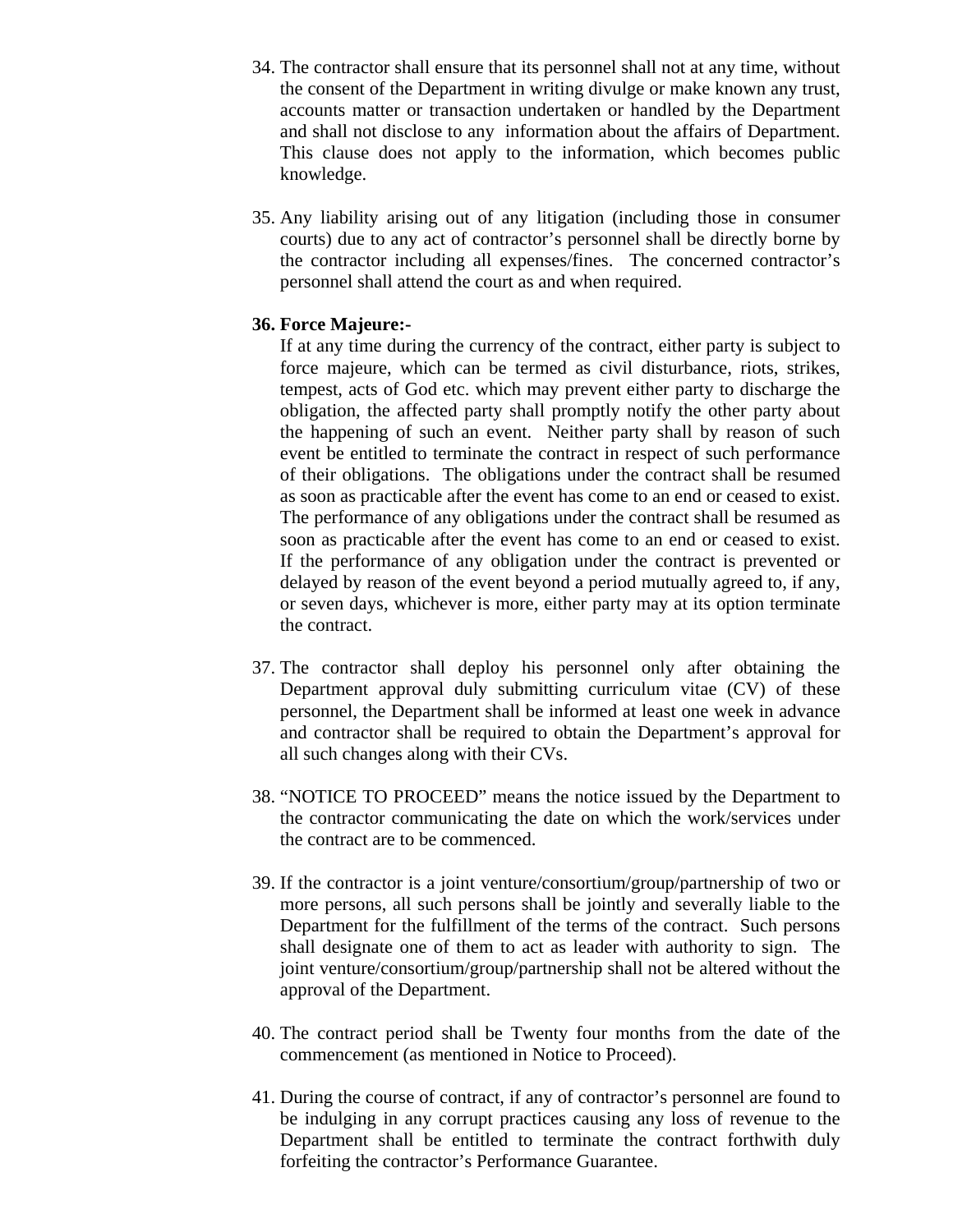- 42. In the event of default being made in the payment of any money in respect of wages of any person deployed by the contractor for carrying out of this contract and if a claim therefore is filed in the office of the Labour Authorities and proof thereof is furnished to the satisfaction of the Labour Authorities, the Department may, failing payment of the said money by the contractor, make payment of such claim on behalf of the contractor to the said Labour Authorities and any sums so paid shall be recoverable by the Department from the contractor.
- 43. If any money shall, as the result of any instructions from the Labour authorities or claim or application made under any of the Labour laws, or Regulations, be directed to be paid by the Department, such money shall be deemed to be payable by the contractor to the Department within seven days. The Department shall be entitled to recover the amount from the contractor by deduction from money due to the contractor or from the Performance Security.
- 44. The list of staff going to be deployed shall be made available to the Department and if any change is required on part of the Department fresh list of staff shall be made available by the contractor after each and every change.
- 45. The contractor shall indemnify and hold the Department harmless from and against all claims, damages, losses and expenses arising out of, or resulting from the works/services under the contract provided by the contractor.
- 46. The bidder should be registered with the concerned authorities of Labour Department under Contract Labour (R&A) Act 1970 and Delhi Works Contract Act. (Wherever applicable).
- 47. The contractor shall not employ any person below the age of 18 yrs. and above the age of 50 yrs. Manpower so engaged shall be trained for sanitation and housekeeping services and fire fighting services before joining. In addition, Department will also arrange training in batches by Civil Defence and Fire Service Departments for deployed manpower. During this training, contractor shall have to arrange for substitute for the staff undergoing training. Smaller Departments can tie up with bigger Departments in neighbourhood for such trainings.
- 48. Only physically fit personnel shall be deployed for duty by the contractor.
- 49. The contractor shall ensure that the Sanitation/Housekeeping staff shall not take part in any staff union and association activities.
- 50. The Department shall not be responsible for providing residential accommodation to any of the personnel of the contractor.
- 51. The Department shall not be under any obligation for providing employment to any of the worker of the contractor after the expiry of the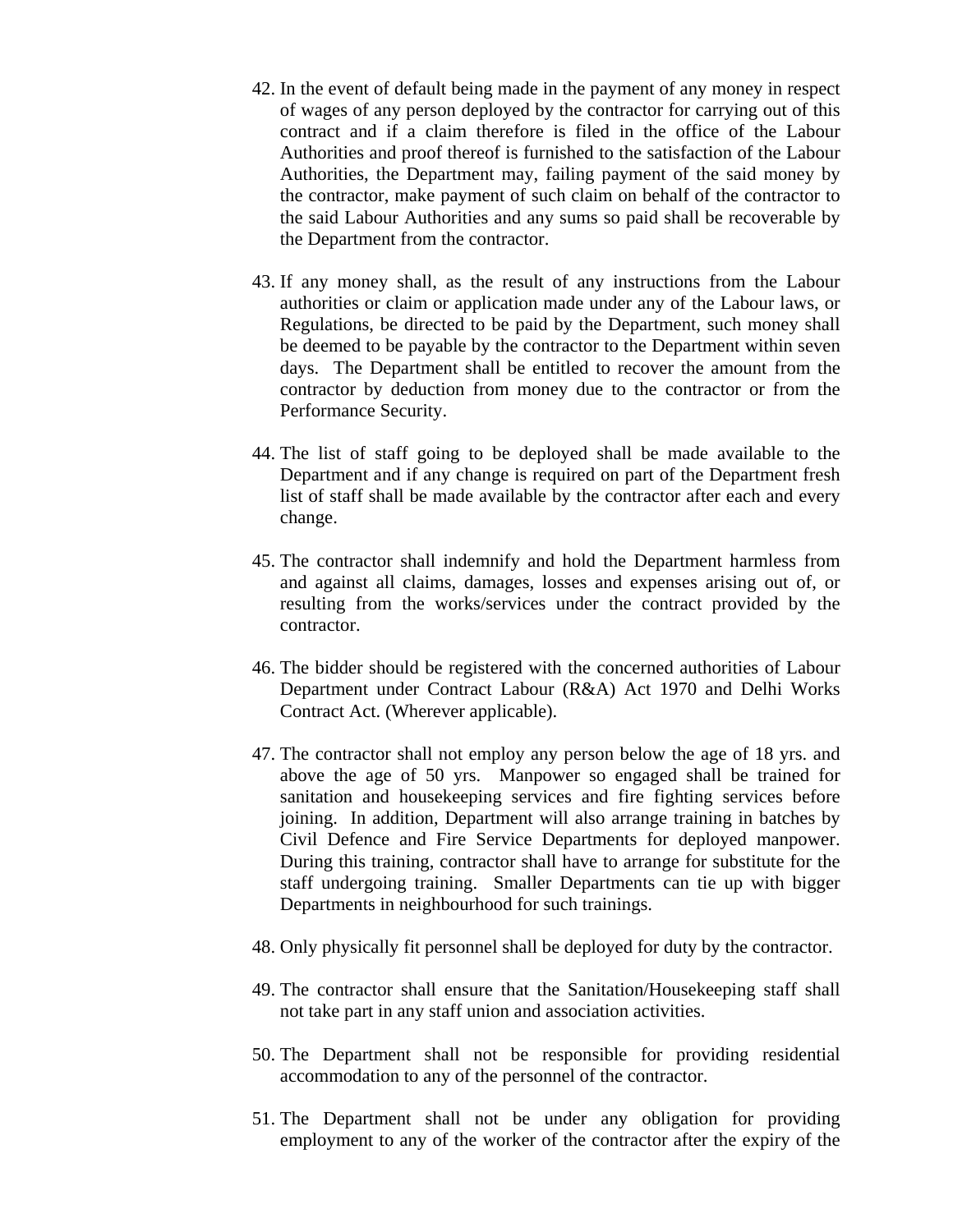contract. The Department does not recognize any employee employer relationship with any of the workers of the contractor.

- 52. If as a result of post payment audit any overpayment is detected in respect of any work done by the agency or alleged to have done by the agency under the tender, it shall be recovered by the Department from the contractor.
- 53. If any underpayment is discovered, the amount shall be duly paid to the contractor by the Department.
- 54. The contractor shall provide the copies of relevant records during the period of contract or otherwise even after the contract is over whenever required by the Department.
- 55. The contractor will have to deposit the proof of depositing employee's contribution towards PF/ESI etc. of each employee in every three months.
- 56. The contractor shall disburse the wages to its staff deployed in the Department every month through ECS or by Cheque in the presence of representative of the Department.

#### **OBLIGATION OF THE CONTRACTOR:-**

- 57. The contractor shall ensure full compliance with tax laws of India with regard to this contract and shall be solely responsible for the same. The contractor shall submit copies of acknowledgements evidencing filing of returns every year and shall keep the Employer fully indemnified against liability of tax, interest, penalty etc. of the contractor in respect thereof, which may arise.
- 58. The Department will deduct Income Tax at source under Section 194-C of Income Tax Act from the contractor at the prevailing rates of such sum as income tax on the income comprised therein.

#### **59. Dispute Resolution:-**

a. Any dispute and or difference arising out of or relating to this contract will be resolved through joint discussion of the authorities' representatives of the concerned parties. However, if the disputes are not resolved by joint discussions, then the matter will be referred for adjudication to a sole Arbitrator appointed by the Principal Secretary/Secretary (of the Administrative Department), Government of NCT of Delhi.

b. The award of the sole Arbitrator shall be final and binding on all the parties. The arbitration proceeding's shall be governed by Indian Arbitration and Conciliation Act 1996 as amended from time to time.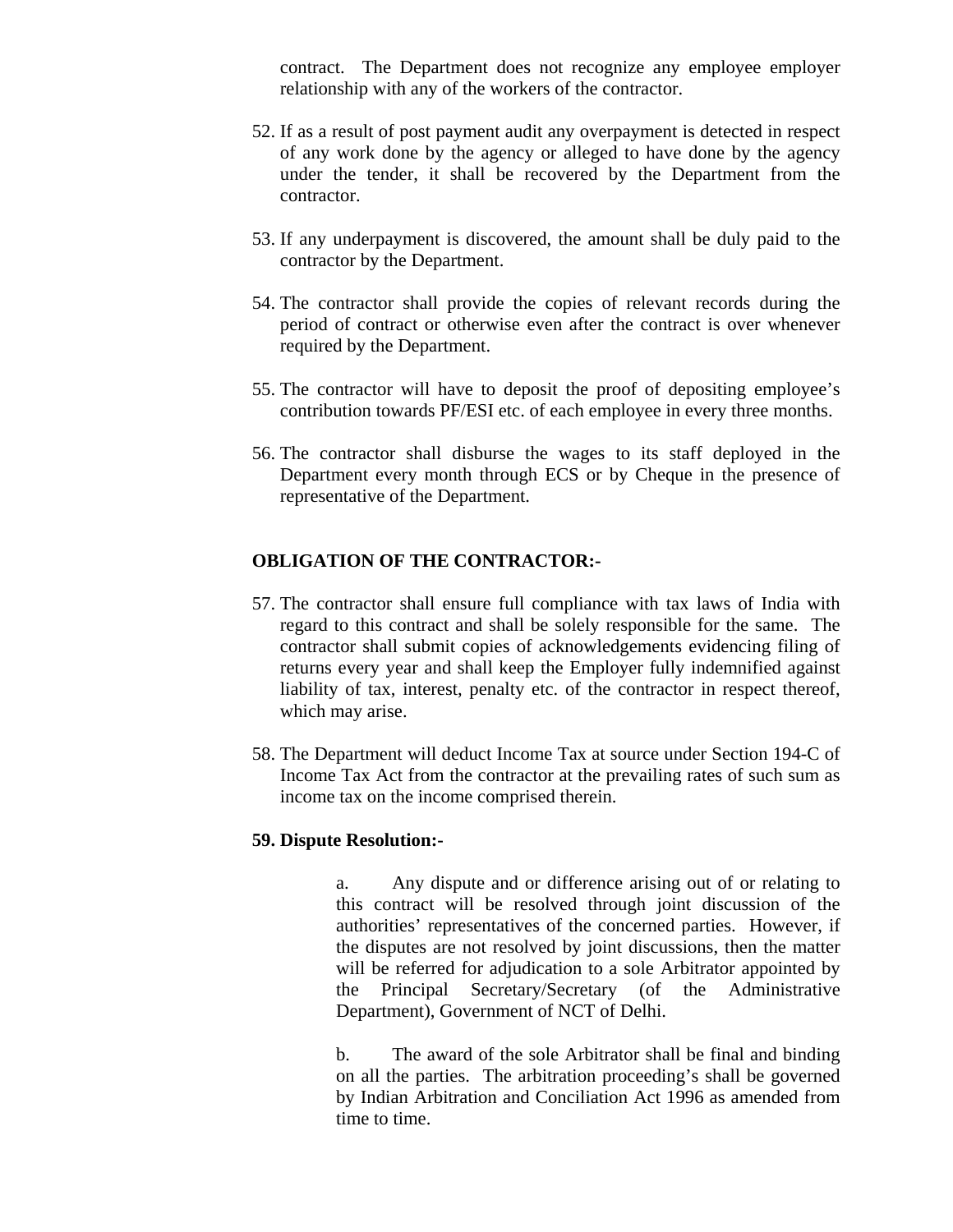The cost of Arbitration shall be borne by the respective parties in equal proportions. During the pendency of the arbitration proceeding and currency of contract, neither party shall be entitled to suspend the work/service to which the dispute relates on account of the arbitration and payment to the contractor shall continue to be made in terms of the contract. Arbitration proceedings will be held at Delhi/New Delhi only.

#### **60. JURISIDICTION OF COURT:-**

The courts at Delhi/New Delhi shall have the exclusive jurisdiction to try all disputes, if any, arising out of this agreement between the parties.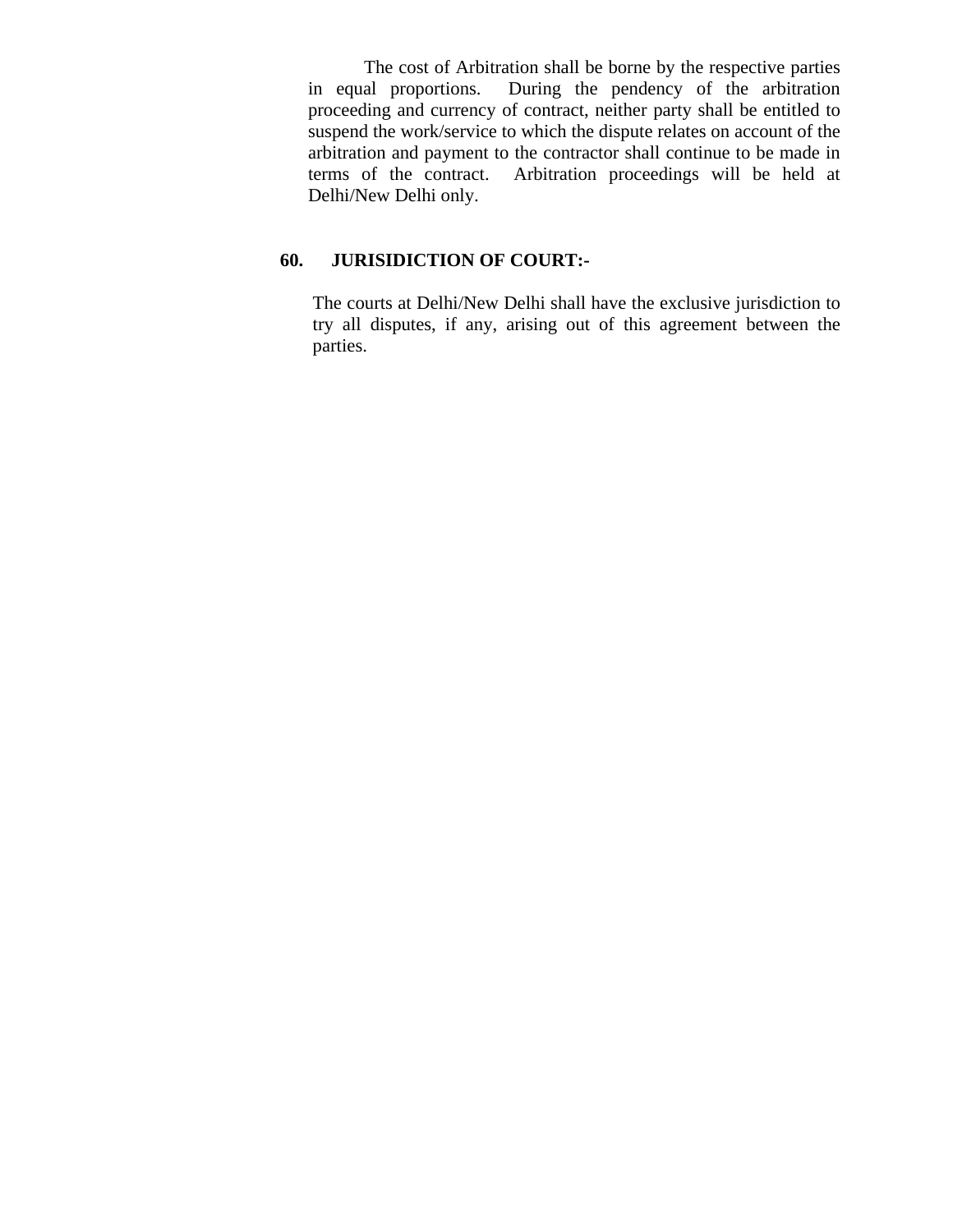| Sl.<br>No. | of <sub>l</sub><br><b>Description</b><br>work                                                                                                                                   | Area<br>covered/<br>Unit                                                                          | I INIVE DID<br><b>Frequency/</b><br><b>Periodicity</b>                                                                              | Rate per<br>square<br>metre (in<br>$Rs.$ ) $(in$<br>words<br>and<br>figures) | <b>Monthly</b><br>amount<br>$(in Rs.)$ $(in$<br>words and<br>figures) |
|------------|---------------------------------------------------------------------------------------------------------------------------------------------------------------------------------|---------------------------------------------------------------------------------------------------|-------------------------------------------------------------------------------------------------------------------------------------|------------------------------------------------------------------------------|-----------------------------------------------------------------------|
| 1.         | Sweeping<br>in<br>covered area                                                                                                                                                  | (Area may<br>be<br>mentioned<br>by<br>the<br>Depart-<br>ment<br>on<br>actual<br>basis)            | Once in a<br>day and as<br>and when<br>required.                                                                                    |                                                                              |                                                                       |
| 2.         | Scrubbing, wet<br>cleaning of floor,<br>passages<br>and  <br>different types of<br>floor<br>area<br>provided<br>in<br>different<br>rooms<br>and stair cases of<br>the building. | (Area may<br>be<br>mentioned<br>by<br>the<br>Depart-<br>ment<br><sub>on</sub><br>actual<br>basis) | Once in a<br>day and as<br>and<br>when<br>required.                                                                                 |                                                                              |                                                                       |
| 3.         | Sweeping<br>open<br>space like roads,<br>courtyards,<br>garage, parking<br>lots, etc.                                                                                           | $-do-$                                                                                            | Once in a<br>day and as<br>when<br>and<br>required.                                                                                 |                                                                              |                                                                       |
| 4.         | $C$ leaning open<br>space like lawns,<br>play grounds,<br>where<br>etc.,<br>necessary                                                                                           | $-do-$                                                                                            | Once in a<br>day and as<br>and when<br>required.                                                                                    |                                                                              |                                                                       |
| 5.         | Cleaning<br>and<br>sanitation<br>of<br>Toilets and Bath<br>Rooms<br>and<br>passages,<br>etc.<br>attached thereto.                                                               | $-$ do-                                                                                           | Twice<br>a<br>day.<br>(Total)<br>number<br>of<br>toilets<br>$\&$<br>bath rooms<br>may also be<br>indicated by<br>the<br>Department) |                                                                              |                                                                       |

#### **PRICE BID**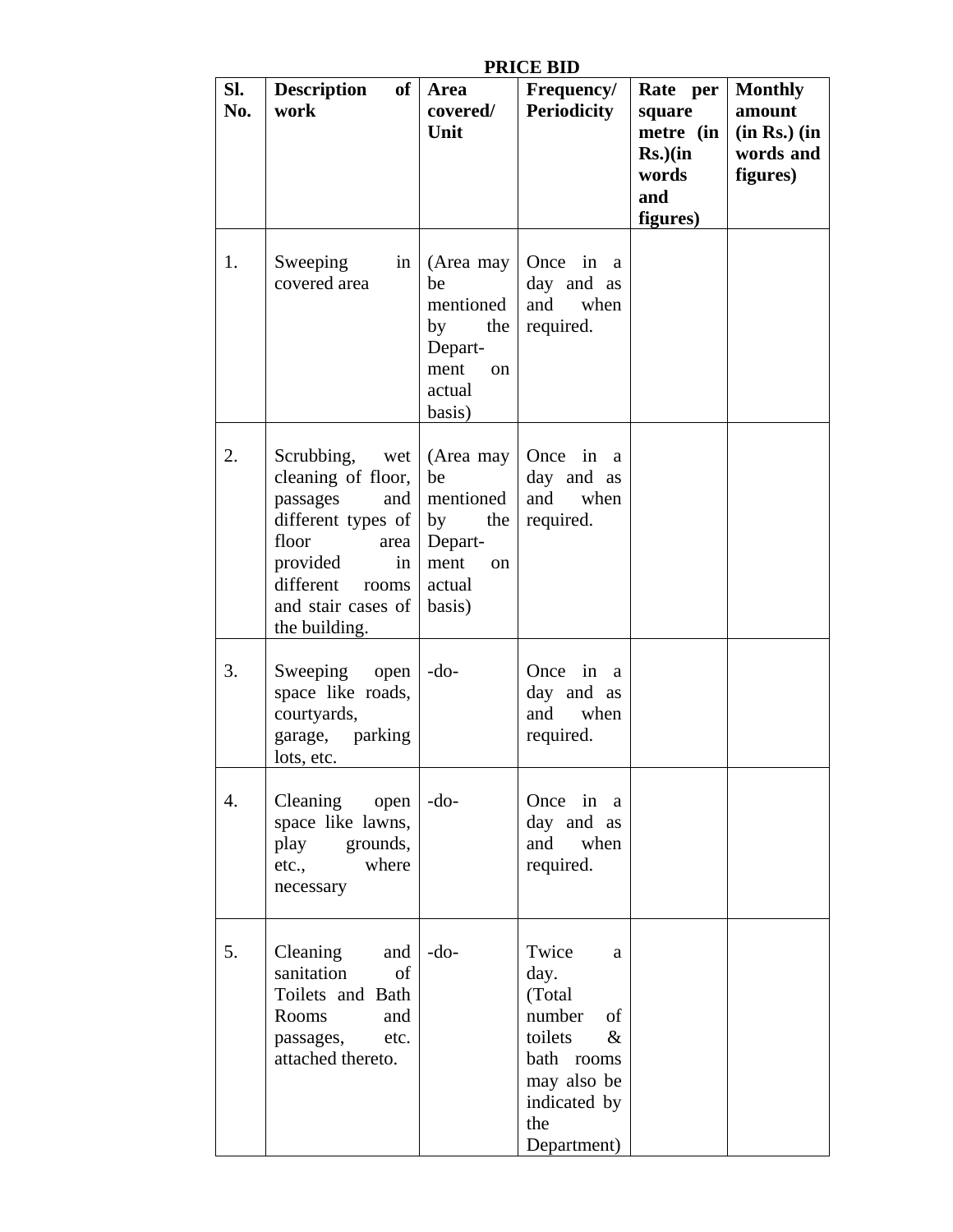| 6.  | Sweeping/<br>cleaning/wet<br>mopping of main<br>hall<br>of<br>canteen/kitchen/<br>pantry                                            | $-do-$                     | Twice<br>a<br>day.                                                                                            |  |
|-----|-------------------------------------------------------------------------------------------------------------------------------------|----------------------------|---------------------------------------------------------------------------------------------------------------|--|
| 7.  | Cleaning<br>of  <br>mirrors, dressing<br>tables, urinal pots<br>and other articles<br>contained<br>in<br>toilets and bath<br>rooms. | 100<br>Per<br>items        | Twice in a<br>day.(Total<br>number<br>of<br>articles may<br>be indicated<br>by<br>the<br>Department)          |  |
| 8.  | Cleaning<br>different types of<br>doors/window<br>frames/glasses<br>fixed to the doors,<br>windows<br>and<br>fixtures               | of Per<br>100<br>items     | Daily and as<br>when<br>and<br>required.<br>(Total)<br>number may<br>be indicated<br>the<br>by<br>Department) |  |
| 9.  | Cleaning<br>portable<br>fire<br>extinguishers/<br>Smoke<br>detectors/Fire<br>detectors/<br>detection<br>Fire<br>panel, etc.         | of $ $ Per<br>100<br>items | Once in a<br>fortnight.<br>(Total<br>number may<br>be indicated<br>by<br>the<br>Department)                   |  |
| 10. | Cleaning<br>telephone<br>sets<br>and accessories                                                                                    | 100<br>$of$ Per<br>items   | Daily and as<br>and when<br>required.<br>(Total<br>number may<br>be indicated<br>by<br>the<br>Department)     |  |
| 11. | Cleaning<br>of<br>computers/photo-<br>copier<br>machines/other<br>office equipments                                                 | 100<br>Per<br>items        | Daily and as<br>and<br>when<br>required.<br>(Total<br>number may<br>be indicated<br>by<br>the<br>Department)  |  |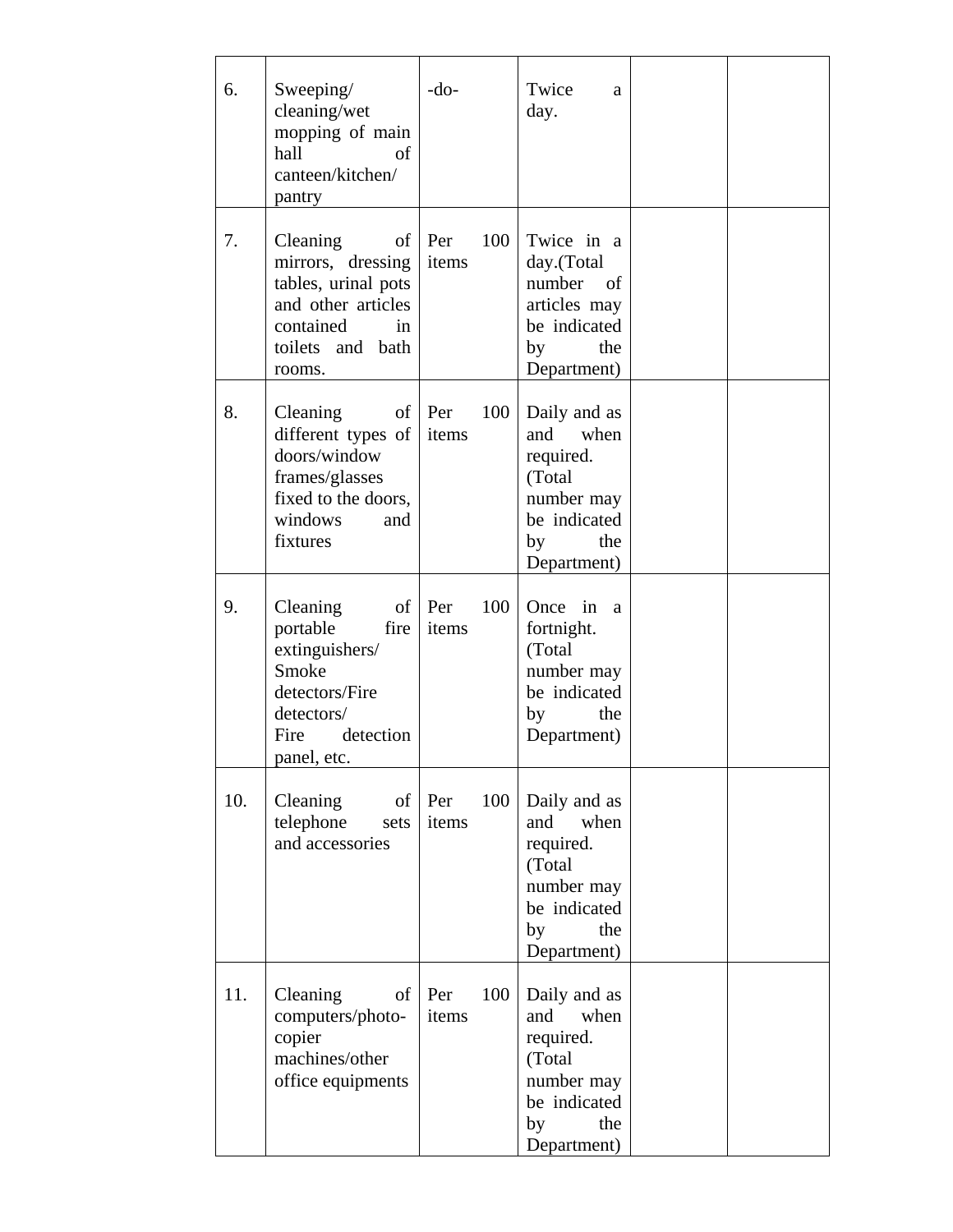| 12. | Cleaning<br>of<br>Indoor<br>light<br>fittings/External<br>light fittings and<br>accessories.                  | 100<br>Per<br>items                                           | Once in a<br>week and as<br>and<br>when<br>required.<br>(Total<br>number may<br>be indicated<br>the<br>by<br>Department)               |  |
|-----|---------------------------------------------------------------------------------------------------------------|---------------------------------------------------------------|----------------------------------------------------------------------------------------------------------------------------------------|--|
| 13. | Cleaning<br>of<br>switch<br>boards/panels/dist<br>ribution<br>boards/fans/<br>exhaust fans<br>and accessories | 100<br>Per<br>items                                           | Once<br>in<br><sub>a</sub><br>week and as<br>and when<br>required.<br>(Total<br>number may<br>be indicated<br>the<br>by<br>Department) |  |
| 14. | Pest<br>control/Rodent<br>control/Mosquito<br>control                                                         | (Area may<br>be<br>indicated<br>by<br>the<br>Depart-<br>ment) | Once in<br>a<br>fortnight<br>and as and<br>when<br>required<br>(under non-<br>Office hours                                             |  |
| 15. | Collection,<br>Segregation<br>and  <br>disposal<br>of<br>garbage                                              | Per<br>Quintal                                                |                                                                                                                                        |  |

#### **Note:-**

- 1. Contractor shall provide uniformed and trained personnel and use its best endeavour to provide sanitation and housekeeping services to the Department for providing neat and clean environment. Rates quoted will include all statutory obligations of the contractor under Minimum Wages Act, Contract Labour (R&A) Act, weekly-off replacement charges. Cost of uniform of personnel deployed by the contractor, all kinds of taxes, service charges, etc. of the agency. The rate quoted will be for per square metre. If the minimum wages is revised by the Government of NCT of Delhi/Government of India, the incremental wages, if applicable, will be provided.
- 2. The offers/bids which are not in compliance of Minimum Wages Act and any other Labour laws will be treated as invalid.
- 3. The contract is for two years.
- 4. The area and number of articles shown above is indicative and the actual quantity may vary.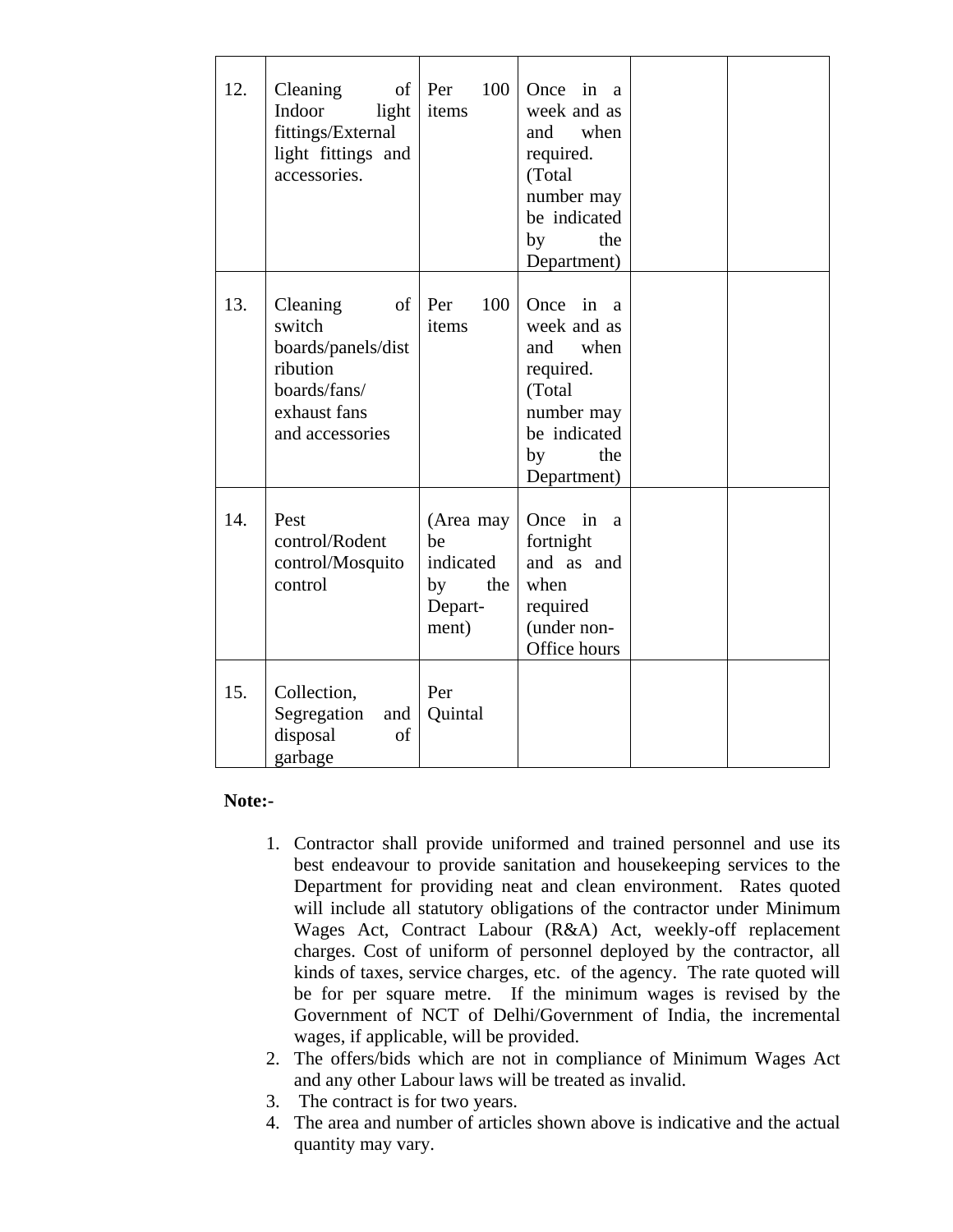- 5. The bidders may quote the rates with the cleaning materials of ISI specifications.
- 6. **All the columns shall be clearly filled in ink legibly or typed. The tenderer should quote the number, rates and amount tendered by him/them in figures and as well as in words. Alterations, if any, unless legibly attested by the tenderer shall disqualify the tender. The tenderer shall take care that the rate and amount may be written in such a way that interpolation is not possible. No blanks should be left which would be otherwise made the tender liable for rejection.**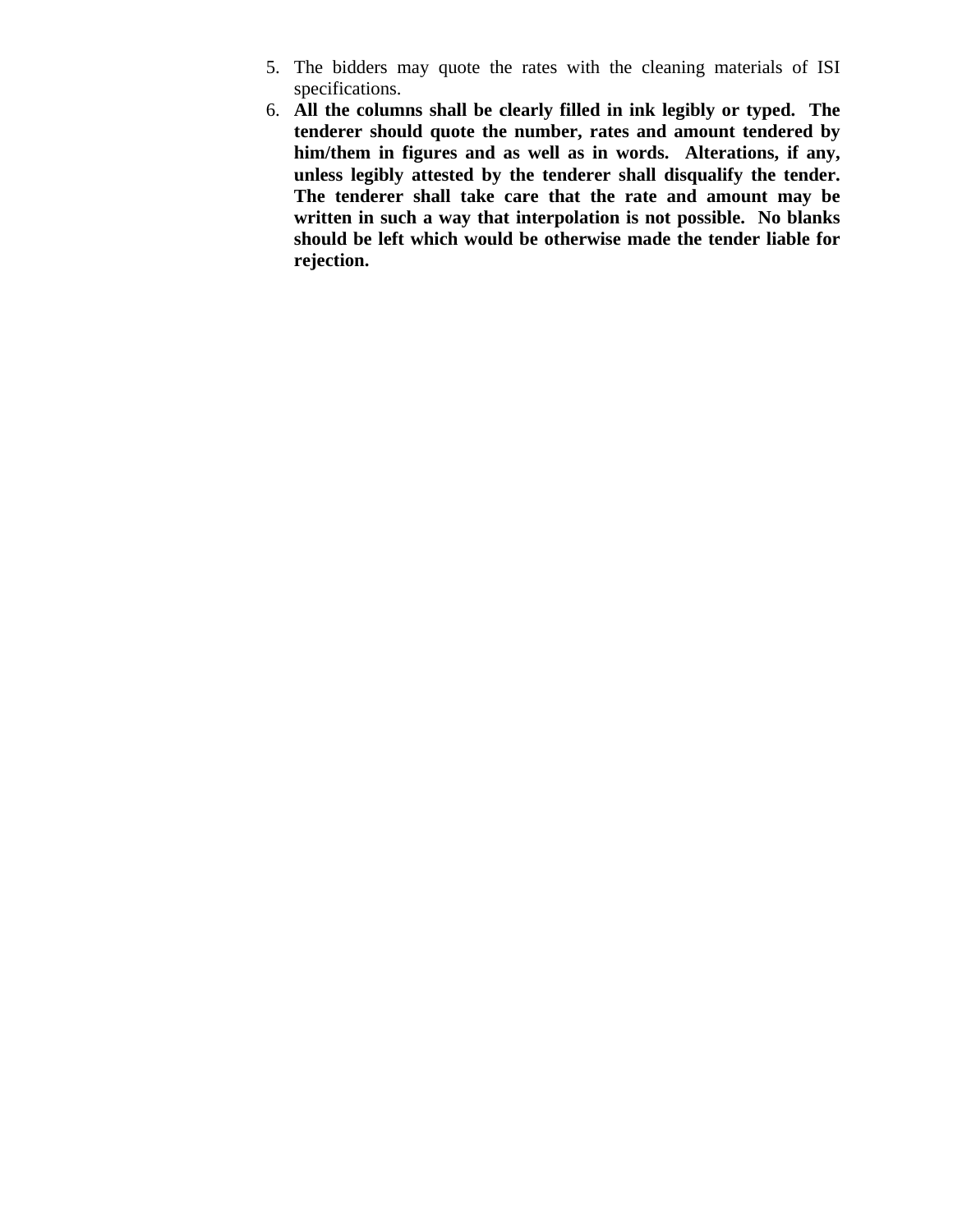# (Name of the Department)

# **TENDER FORM FOR PROVIDING SANITATION SERVICES**

| 1. Cost of tender                                                                                                                                                        | $:$ Rs $\qquad \qquad$ |                                                                                                                                                                                    |
|--------------------------------------------------------------------------------------------------------------------------------------------------------------------------|------------------------|------------------------------------------------------------------------------------------------------------------------------------------------------------------------------------|
|                                                                                                                                                                          |                        | Affix duly<br>Attested P.P.<br>Size<br>recent<br>photograph<br>of<br>the prospective<br>bidder.                                                                                    |
| 2. Due date for tender                                                                                                                                                   |                        |                                                                                                                                                                                    |
| Opening time and date of tender<br>3.                                                                                                                                    |                        |                                                                                                                                                                                    |
| 4. Names, address of firm/Agency<br>and Telephone numbers.                                                                                                               |                        |                                                                                                                                                                                    |
| 5. Registration No. of the Firm/<br>Agency.                                                                                                                              |                        |                                                                                                                                                                                    |
| 6. Name, Designation, Address<br>and Telephone No. of<br>Authorized person of Firm/<br>Agency to deal with.                                                              |                        | <u> 1989 - Johann Barbara, martxa alemaniar a</u>                                                                                                                                  |
| 7. Please specify as to whether<br>Tenderer is sole proprietor/<br>Partnership firm. Name and<br>Address and Telephone No.<br>of Directors/partners should<br>specified. |                        | <u> 1989 - Johann Barbara, martxa alemaniar a</u><br><u> 1989 - Johann John Stone, mars et al. 1989 - John Stone, mars et al. 1989 - John Stone, mars et al. 1989 - John Stone</u> |
| 8. Copy of PAN card issued by<br>Income Tax Department and<br>copy of previous three Financial<br>Year's Income Tax Return.                                              |                        |                                                                                                                                                                                    |
| Provident Fund Account No.<br>9.                                                                                                                                         |                        |                                                                                                                                                                                    |
| <b>ESI</b> Number<br>10.                                                                                                                                                 |                        |                                                                                                                                                                                    |
| 11. Licence number under<br>Contract Labour (R&A) Act,<br>if any.                                                                                                        |                        |                                                                                                                                                                                    |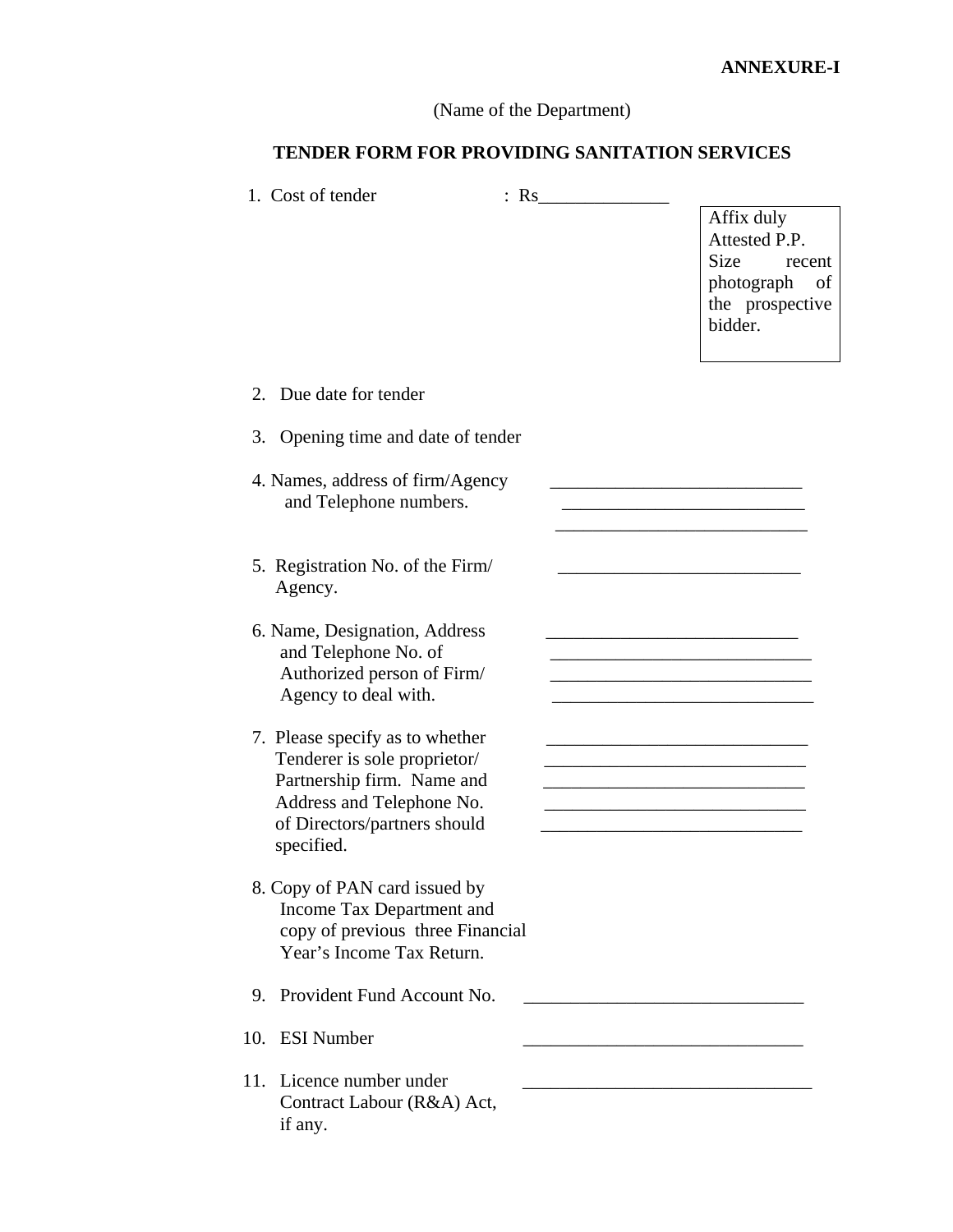12. Details of Bid Security deposited:

| (Rupees in words also) |
|------------------------|
|                        |
|                        |

(d) Name of issuing authority:

13. Details of ISO Certification:

14. Any other information:

12. Declaration by the bidder:

This is to certify that I/We before signing this tender have read and fully understood all the terms and conditions contained herein and undertake myself/ourselves abide by them.

> (Signature of the bidder) Name and Address (with seal)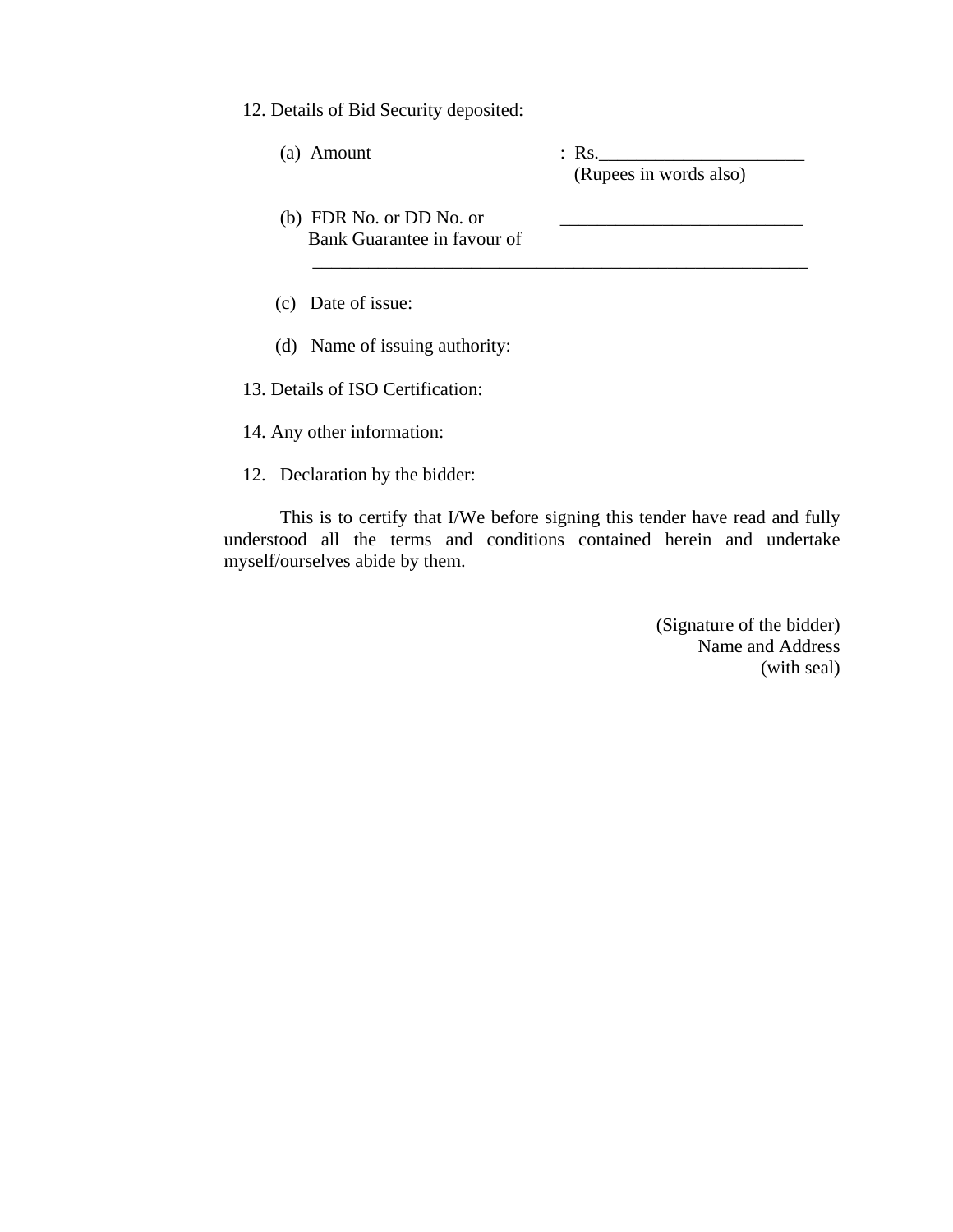#### **(Name of the Department)**

#### **SCOPE OF WORK OF THE CONTRACTOR**

 The contractor shall provide the sanitation/housekeeping services in the Department of \_\_\_\_\_\_\_\_\_\_\_\_\_\_\_\_\_\_, Government of NCT of Delhi.

 The contractor shall ensure hygienic atmosphere and clean environment in the Department.

#### **DUTIES AND RESPONSIBILITY OF SANITATION STAFF:**

- 1. Cleaning of floor areas, vertical finishes (walls) Roof and False ceilings, Glass areas, doors and attached fixture, windows with attached fixtures and frames, Rolling shutters, railings, mirrors aluminium grills, pillars, curtains, slabs, cabinets, almirah with attached fixtures, etc. All the covered area including all rooms, corridors, stair-case, associated bathrooms and toilets of Office on all floors and open area including roads, lawns, paved areas and terrace including overhead water tanks, if any.
- 2. Washing and cleaning and maintenance of Indoor and Outdoor decorative plants, flower pots, cleaning and maintenance of lawns.
- 3. Emergency plumbing works pertaining to water supply, distribution and checking of leakages and replacement of leaking taps, etc.
- 4. Sanitation of bathrooms and toilets including supply of necessary items like liquid soap, napthaline balls, room freshners, etc. to maintain hygienic atmosphere.
- 5. Cleaning and maintenance of all the drains within the compound of the Department.
- 6. Supply of suitable and adequate number of dustbins, cleaning of dustbins and removal/disposal of collected garbage to an approved location, clearance of segregated bio-medical waste as per the prescribed norms of bio-medical waste disposal at designated places.
- 7. Pest control, mosquito control including winged pests, larva control and rodent control of the entire campus of the Department in all covered and open area.
- 8. Cleaning of all equipments available in the rooms including telephone sets and accessories, computers and accessories, furniture, signage boards, notice boards, switch boards, Air-conditioners, etc. with dusting or wet mopping or vacuum cleaning.
- 9. Cleaning of all lighting, indoor as well as outdoor, and electrical fixtures.

10. Cleaning of drinking water coolers, water filters, Desert coolers, etc.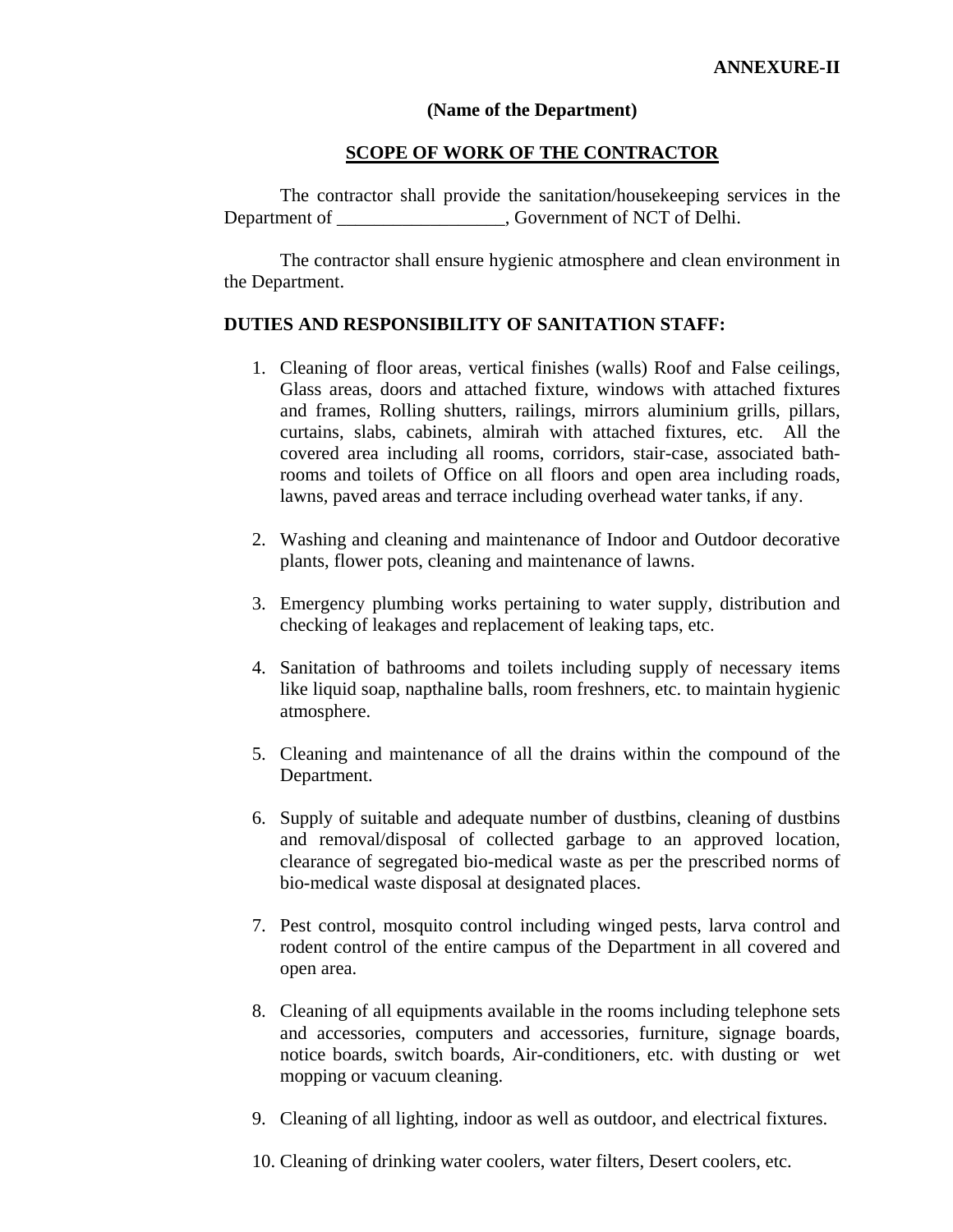- 11. Cleaning of lifts (all components).
- 12. Cleaning of fire-fighting equipments, CCTV and public address systems, etc.
- 13. Cleaning of all miscellaneous equipments as available or being provided from time to time.
- 14. The cleaning of carpets, etc. with modern gadgets shall be done once a week.
- 15. Sweeping/Cleaning and wet mopping of the main hall of canteen/kitchen/pantry shall be done twice a day.
- **16. Any other provisions as advised by the Employer may be incorporated in the agreement. The same shall also be binding on the contractor.**

(The concerned Department may also include the items, if any other than prescribed above, in the Duty chart as per their requirement)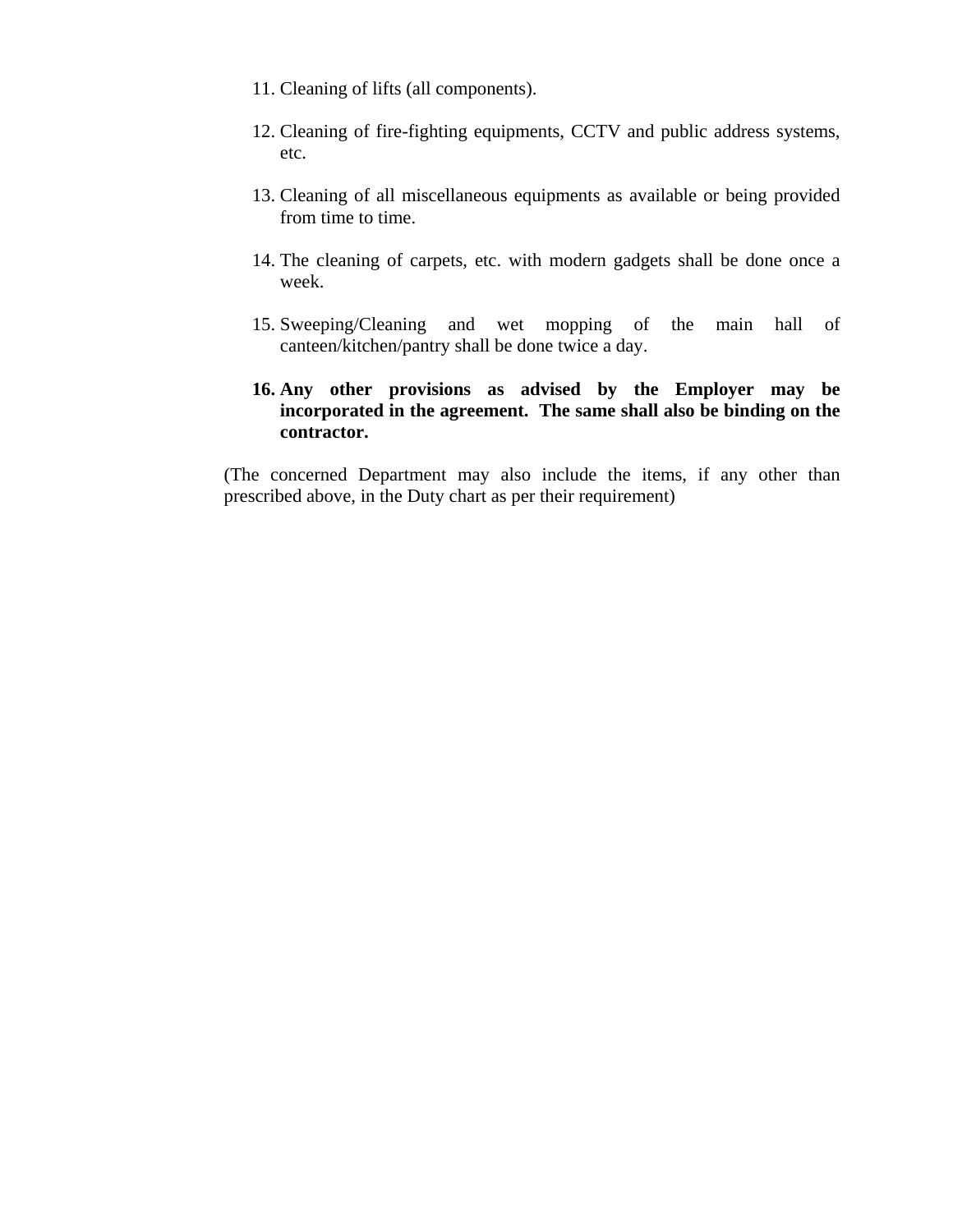# **(Name of the Department)**

# **Details of Area to be cleaned**

| SI.<br>No. | <b>Details of Floors</b>                                   | which<br>Area<br>requires<br>sweeping,<br>Wet cleaning<br>and<br>scrubbing<br>once in a day<br>(sq.m) | <b>Toilets</b><br>and<br>passages<br>which<br>require<br>cleaning<br>twice a day<br>(sq.m.) | Only<br>sweeping<br>once in a day<br>(sq.m.) |
|------------|------------------------------------------------------------|-------------------------------------------------------------------------------------------------------|---------------------------------------------------------------------------------------------|----------------------------------------------|
| 1.         | <b>Ground Floor</b>                                        |                                                                                                       |                                                                                             |                                              |
| 2.         | <b>First Floor</b>                                         |                                                                                                       |                                                                                             |                                              |
| 3.         | <b>Second Floor</b>                                        |                                                                                                       |                                                                                             |                                              |
| 4.         | <b>Third Floor</b>                                         |                                                                                                       |                                                                                             |                                              |
| 5.         | Lawns, Parking lots and<br>other open areas.               |                                                                                                       |                                                                                             |                                              |
| 6.         | <b>Main</b><br>of<br>Hall<br><b>Canteen/Kitchen/Pantry</b> |                                                                                                       |                                                                                             |                                              |
| 7.         |                                                            |                                                                                                       |                                                                                             |                                              |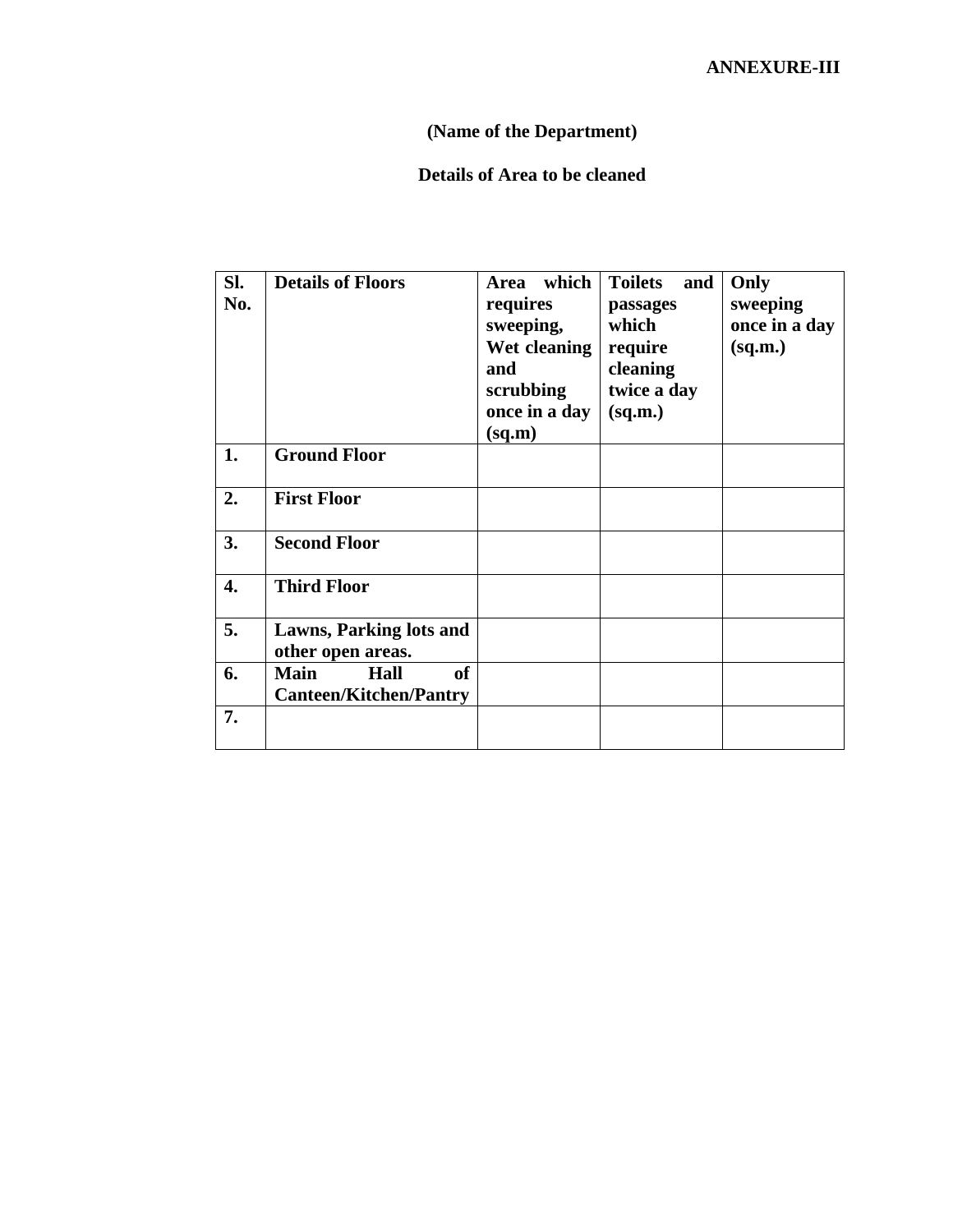#### **I. EVALUATION CRITERIA FOR TECHNICAL AND FINANCIAL POINTS**

 Scoring of ten Marks will be based on Annual Turnover, Manpower on roll, experience of running sanitation/housekeeping services, volume of work performed in preceding years, trained Sanitation/Hygiene Supervisory Staff on roll, ISO certification and other pre-qualification criterion prescribed in the Terms and Conditions of the contract (The concerned Department may fix the marks accordingly)

The firm/agency which has secured seven out of ten marks will be considered as technically qualified. The financial bids of all the technically qualified firms/agencies/bidders will be opened for financial evaluation.

The work will be awarded to the L-1 agency. In case the financial bid of more than one agency is same as L-1, then the work will be awarded to the agency which gets the maximum marks in Technical evaluation.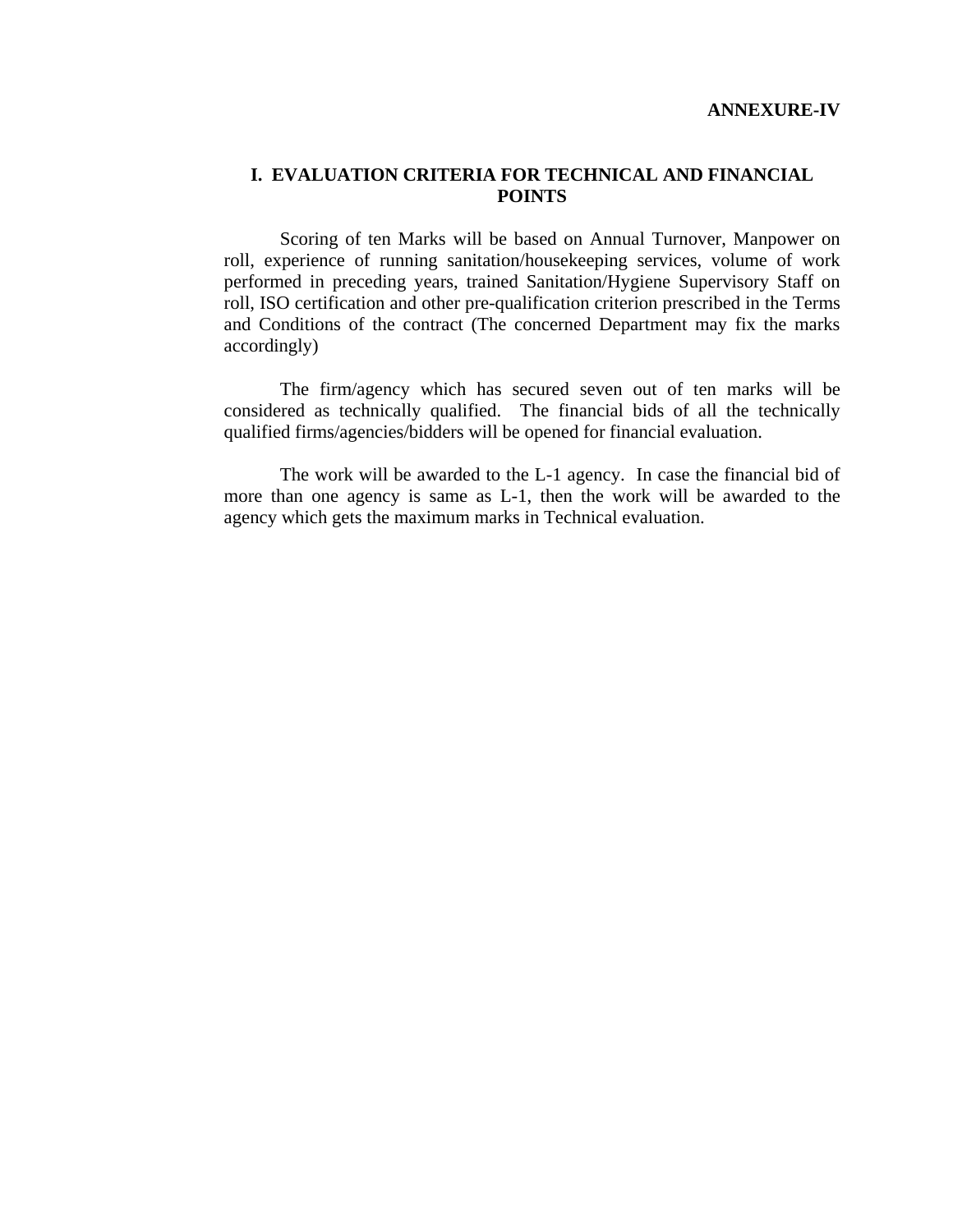### **(Name of the Department)**

# **CHECK-LIST FOR PRE-QUALIFICATION BID FOR SANITATION/HOUSEKEEPING SERVICES**

| SI.<br>No. | <b>Documents asked for</b>                                                                                                                                                                                                                                                                             | Page<br>number<br>at<br>which<br>document<br><i>is</i> |
|------------|--------------------------------------------------------------------------------------------------------------------------------------------------------------------------------------------------------------------------------------------------------------------------------------------------------|--------------------------------------------------------|
|            |                                                                                                                                                                                                                                                                                                        | placed                                                 |
| 1.         | Bid Security (EMD) of Rs._________(Rupees in<br>words) in the form of FDR/DD/Bank Guarantee<br>issued by any scheduled commercial bank in favour<br>of ____________(designation of the concerned<br>officer), (name of<br>the<br>Department) valid for 45 days beyond the Tender<br>validity period.   |                                                        |
| 2.         | One self-attested recent passport size photograph of<br>the Authorized person of the firm/agency, with name,<br>designation, address and office telephone numbers.<br>If the bidder is a partnership firm, name designation,<br>address and office telephone numbers<br>of<br>Directors/Partners also. |                                                        |
| 3.         | Undertaking on a Stamp paper of Rs.100/- (Rupees<br>one hundred only) as per format prescribed in<br>Annexure-VII).                                                                                                                                                                                    |                                                        |
| 4.         | Self-attested copy of the PAN card issued by the<br>Income Tax Department with copy of Income-Tax<br>Return of the last financial year.                                                                                                                                                                |                                                        |
| 5.         | Self attested copy of Service Tax Registration No.                                                                                                                                                                                                                                                     |                                                        |
| 6.         | Self attested copy of valid Registration number of the<br>firm/agency.                                                                                                                                                                                                                                 |                                                        |
| 7.         | copy of valid Provident<br>Self<br>attested<br>Fund<br>Registration number.                                                                                                                                                                                                                            |                                                        |
| 8.         | Self attested copy of valid ESI Registration No.                                                                                                                                                                                                                                                       |                                                        |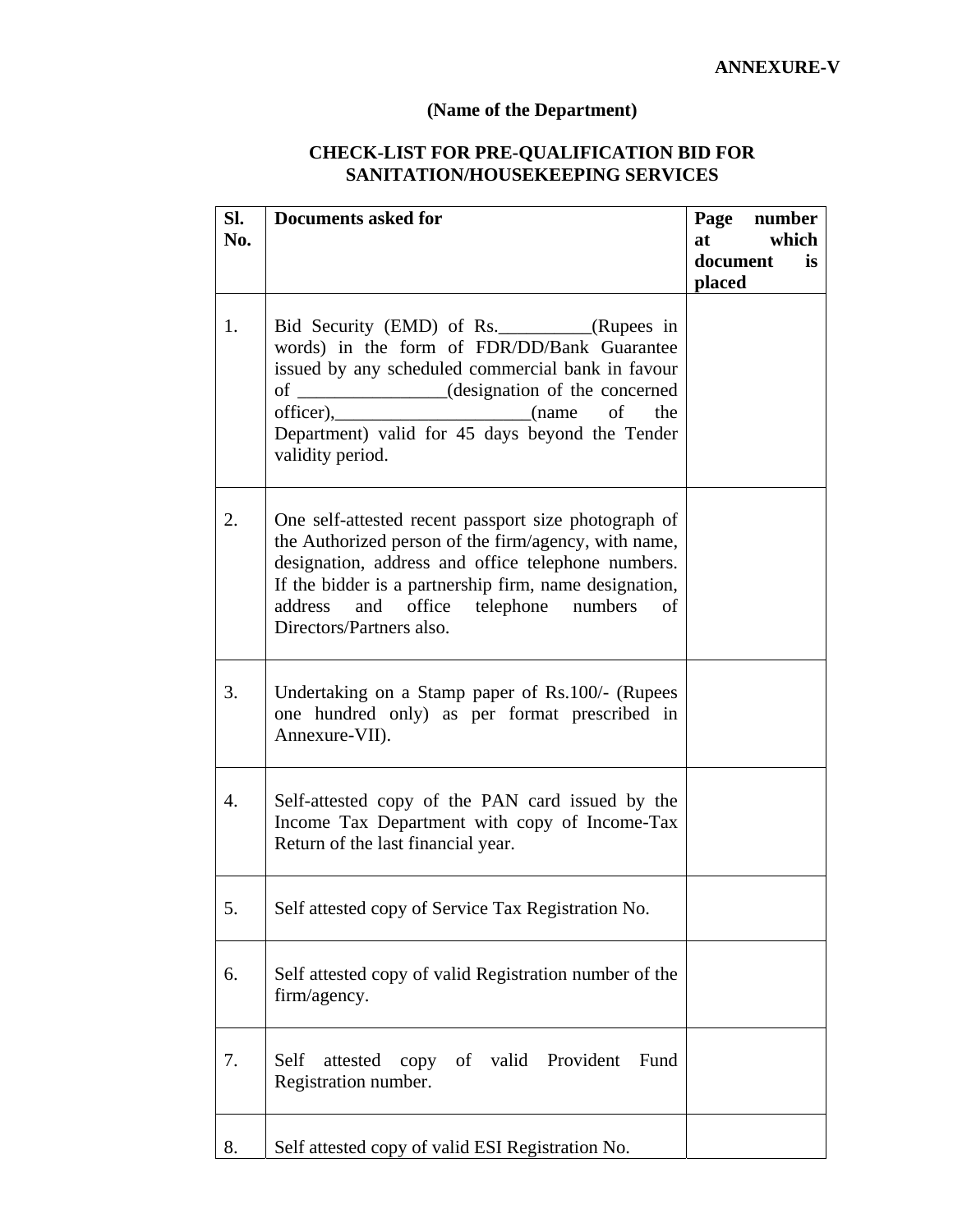| 9.  | Self attested copy of valid Licence No. under<br>Contract Labour (R&A) Act, 1970.                                                                                                |  |
|-----|----------------------------------------------------------------------------------------------------------------------------------------------------------------------------------|--|
| 10. | Proof of experiences of last three financial years as<br>specified in clause 2.2 of the NIT along with<br>satisfactory performance certificates from the<br>concerned employers. |  |
| 11. | Annual returns of previous three years supported by<br>audited balance sheet (clause 2.1 of NIT)                                                                                 |  |
| 12. | Any other documents, if required.                                                                                                                                                |  |

Signature of the Bidder (Name and Address of the Bidder) Telephone No.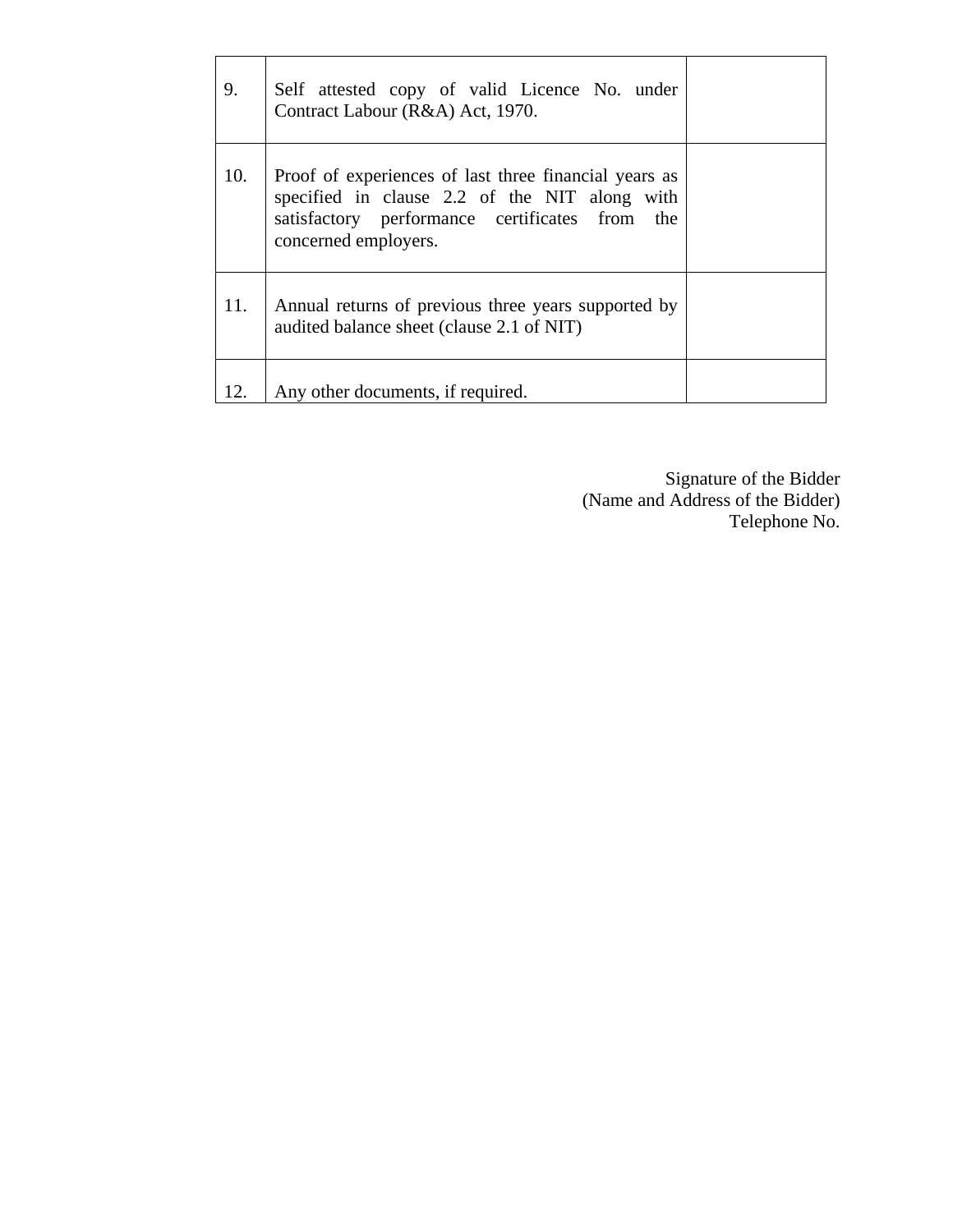# **(Name of the Department)**

# **Checklist for Technical Evaluation**

| SI.<br>No.       | Information to be provided                                                                         | To be filled by $\vert$ For office use<br>the Bidder |  |
|------------------|----------------------------------------------------------------------------------------------------|------------------------------------------------------|--|
| 1.               | Annual Turnover (in Lakhs)                                                                         |                                                      |  |
| 2.               | Manpower on roll                                                                                   |                                                      |  |
| 3.               | Experience of running<br>Sanitation/Housekeeping services<br>(in years)                            |                                                      |  |
| $\overline{4}$ . | Volume of work done during last<br>three financial years as specified<br>in clause 2.2 of the NIT. |                                                      |  |
| 5.               | Single work of more<br>than<br>Rs. ___________________ during last<br>three years.                 |                                                      |  |
| 6                | No. of Trained Supervisory staff<br>field<br>the<br>in<br>of<br>Hygeine/Sanitation/Housekeeping.   |                                                      |  |
| 7.               | ISO Certification of the firm<br>(Yes/No)                                                          |                                                      |  |

**Note:** Photocopies of all necessary documents duly self attested must be attached for verification of the information provided.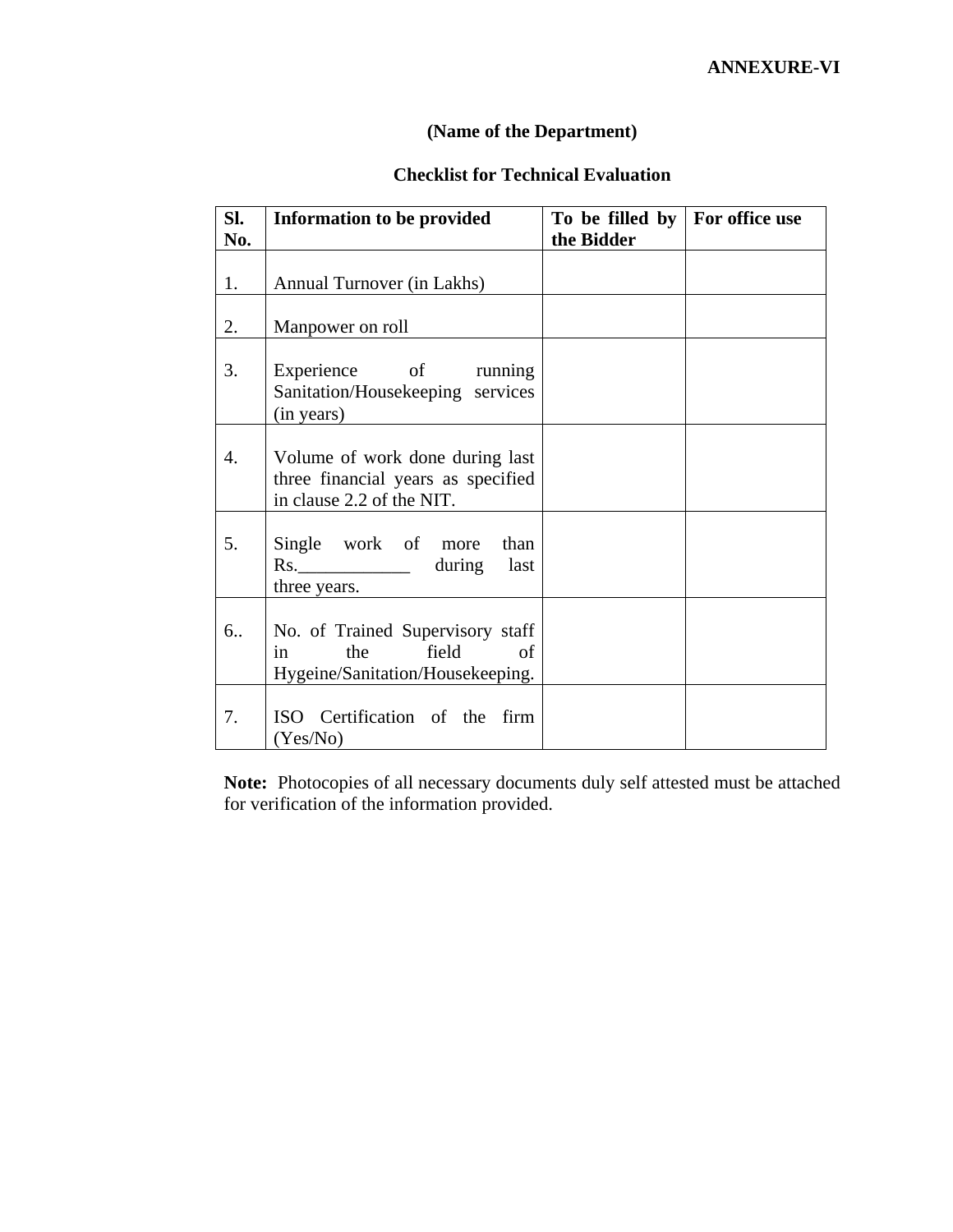#### **(ON A STAMP PAPER OF Rs.100/-)**

#### **UNDERTAKING**

To

| (Designation and Name of the concerned Department) |  |
|----------------------------------------------------|--|
|                                                    |  |
| Name of the tender Due date:                       |  |
| Sir,                                               |  |

- 1. I/We hereby agree to abide by all terms and conditions laid down in tender document.
- 2. This is to certify that I/We before signing this bid have read and fully understood all the terms and conditions and instructions contained therein and undertake myself/ourselves abide by the said terms and conditions.
- 3. I/We abide by the provisions of Minimum Wages Act, Contract Labour Act and other statutory provisions like Provident Fund Act, ESI Bonus, Gratuity, Leave, Relieving Charges, Uniform and Allowance thereof and any other charges applicable from time to time. I/We will pay the wages to the personnel deployed as per Minimum Wages Act as amended by the Government from time to time and shall be fully responsible for any violation.
- 4. I/We shall provide trained sanitation/housekeeping workers.
- 5. I/We do hereby undertake that neat and clean environment of the Department shall be ensured by our Agency, as well as any other point considered by our Agency. Our Sanitation/Housekeeping Service shall be covered under "Fidelity Bond" through Insurance Agency for minimum sum of Rs. Lakhs (Rupees in words). The Insurance charges for Fidelity Bond shall be paid by me/us. The loss on account of theft, if any, shall be recoverable from me/us through fidelity bond.

(Signature of the Bidder) Name and Address of the Bidder. Telephone No.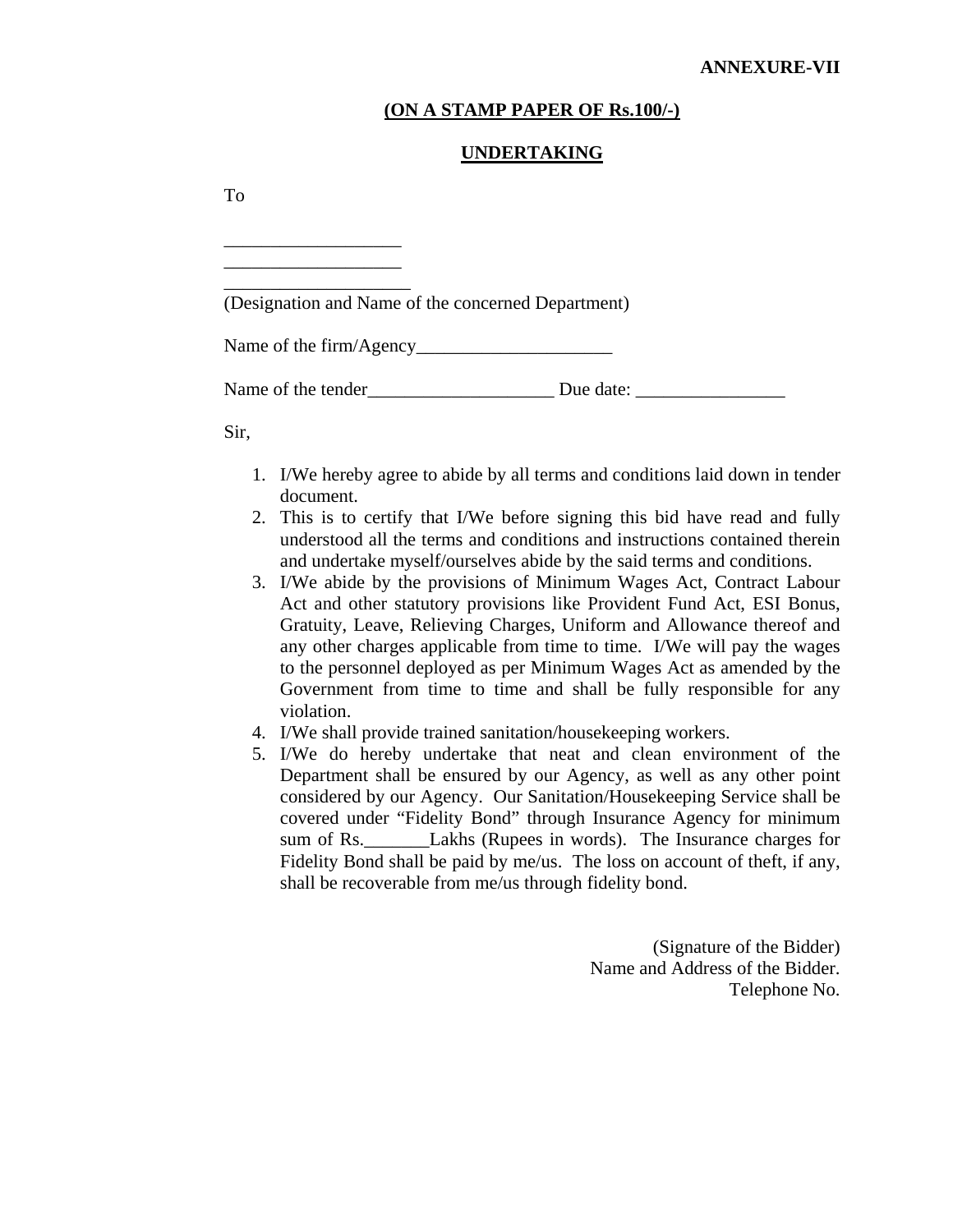#### **FORM OF BANK GUARANTEE FOR BID SECURITY**

(Refer Clause 8.7.1 of the NIT) (To be stamped in accordance with Stamps Act of India)

KNOW ALL MEN by these present that we (Name and address of Bank), having our registered office at \_\_\_\_\_\_\_\_\_\_\_\_\_\_\_\_\_\_\_\_\_ (hereinafter called "the Bank") are bound unto (Name of the Department) (hereinafter called "the Department") in sum of Rs.\_\_\_\_\_\_\_\_\_\_\_\_\_\_\_\_\_\_\_\_\_\_\_\_\_\_\_\_\_\_\_\_\_\_\_\_\_ for which payment will and truly to be made to the said Employer, the Bank binds himself, his successors and assigns by these presents.

 WHEREAS \_\_\_\_\_\_\_\_\_\_\_\_\_\_\_\_\_\_\_\_\_\_ (Name of Bidder) (hereinafter called "the Bidder") has submitted his bid dated \_\_\_\_\_\_\_\_\_\_\_\_\_\_\_\_ for providing Sanitation/Housekeeping Services (hereinafter called "the Bid").

 WHEREAS the Bidder is required to furnish a Bank Guarantee for the sum of Rs. (Amount in figures and words) as Bid Security against the Bidder's offer as aforesaid.

 AND WHEREAS \_\_\_\_\_\_\_\_\_\_\_\_\_\_\_\_\_\_\_\_\_\_\_\_\_\_ (Name of Bank) have at the request of the Bidder, agreed to give this guarantee as hereinafter contained.

WE further agree as follows:-

- 1. That the Department may without affecting this guarantee grant time of other to or indulgence to or negotiate further with the Bidder in regard to the conditions contained in the said tender and thereby modify these conditions or add thereto any further conditions as may be mutually agreed upon between the Employer and the Bidder.
- 2. That the guarantee herein before contained shall not be affected by any change in constitution of our Bank or in the constitution of the Bidder.
- 3. That this guarantee commences from the date hereof and shall remain in force till:-
- (a) The Bidder, in case the bid is accepted by the Department, executes a formal agreement after furnishing the Performance Guarantee of a scheduled commercial Bank based in India.
- (b) Forty five days after the date of validity or the extended date of validity of the Tender, as the case may be, whichever is later.
	- 4. That the expression "the Bidder" and "the Bank" herein used shall, unless such an interpretation is repugnant to the subject or context, include their respective successors and assignees.

THE CONDITIONS of this obligation are:

(i) If the Bidder withdraws his bid during the period of Tender validity specified in the Form of Tender; or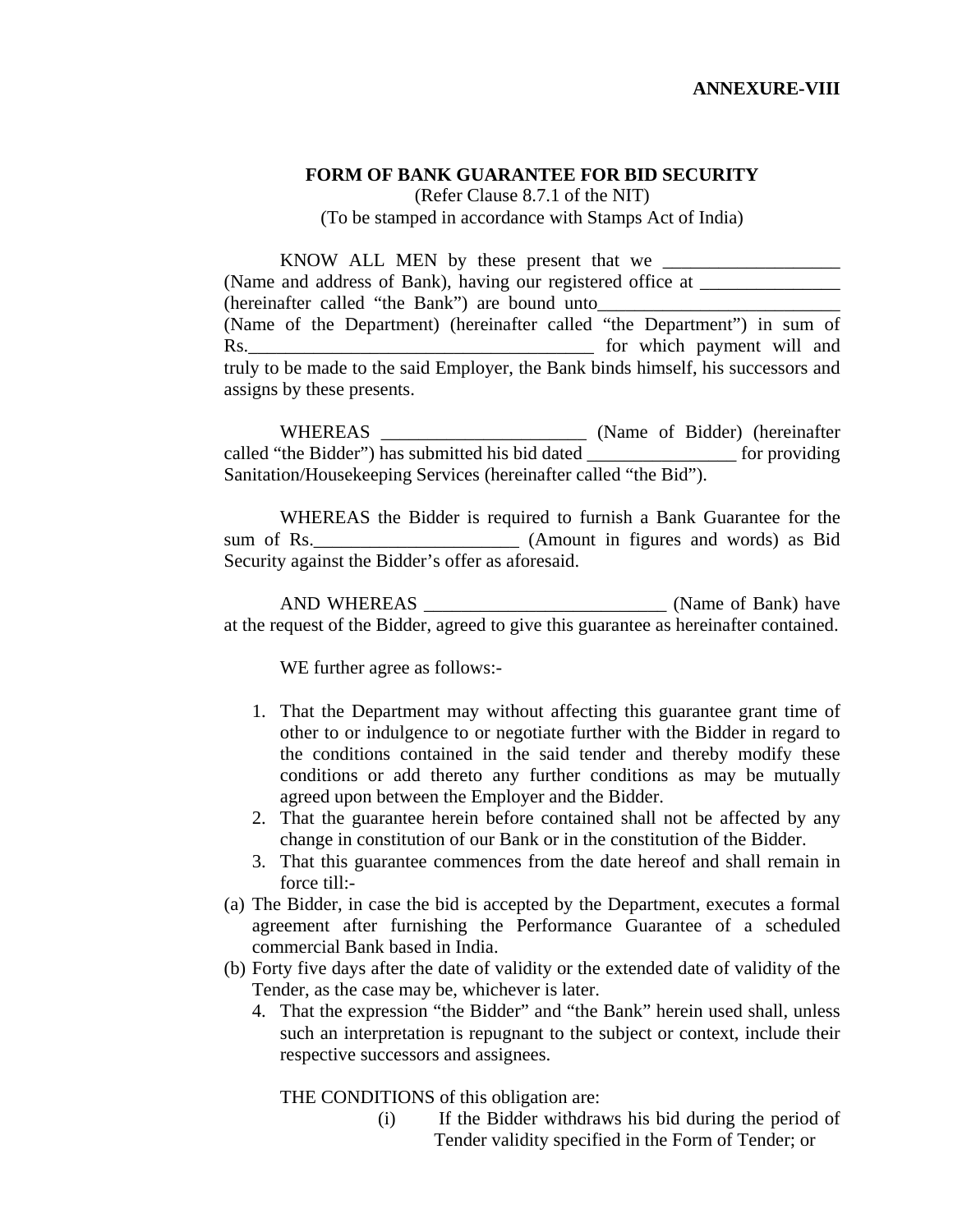- (ii) If the Bidder refuses to accept the corrections of errors in his bid; or
- (iii) If the Bidder having been notified of the acceptance of his bid by the Employer during the period of tender validity and (a) fails or refuses to furnish them Performance Guarantee and/or (b) fails or refuses to enter into a contract within the time limit specified in para \_\_\_\_\_\_\_\_ of the NIT.
- (iv) If the tender is terminated on the allegation of production of false/forged documents for obtaining the contract.
- (v) If the contract is terminated for the reason that the agency is blacklisted in Government of NCT of Delhi or in any other State Governments/Union Government.

WE undertake to pay to the Department upto the above amount upon receipt of his first written demand, without the Employer having to substantiate his demand provided that in his demand the Employer will note that the amount claimed (i), (ii), (iii)(a), (iii)(b), (iv) or (v) mentioned above, specifying the occurred condition or conditions.

| Signature of Witness                         | Signature of Authorized Official of the Bank |
|----------------------------------------------|----------------------------------------------|
|                                              | Name of Official                             |
|                                              | Designation                                  |
|                                              | ID No. $\qquad \qquad \qquad$                |
| Name of Witness<br><b>Address of Witness</b> | (Stamp/Seal of Bank)                         |
|                                              |                                              |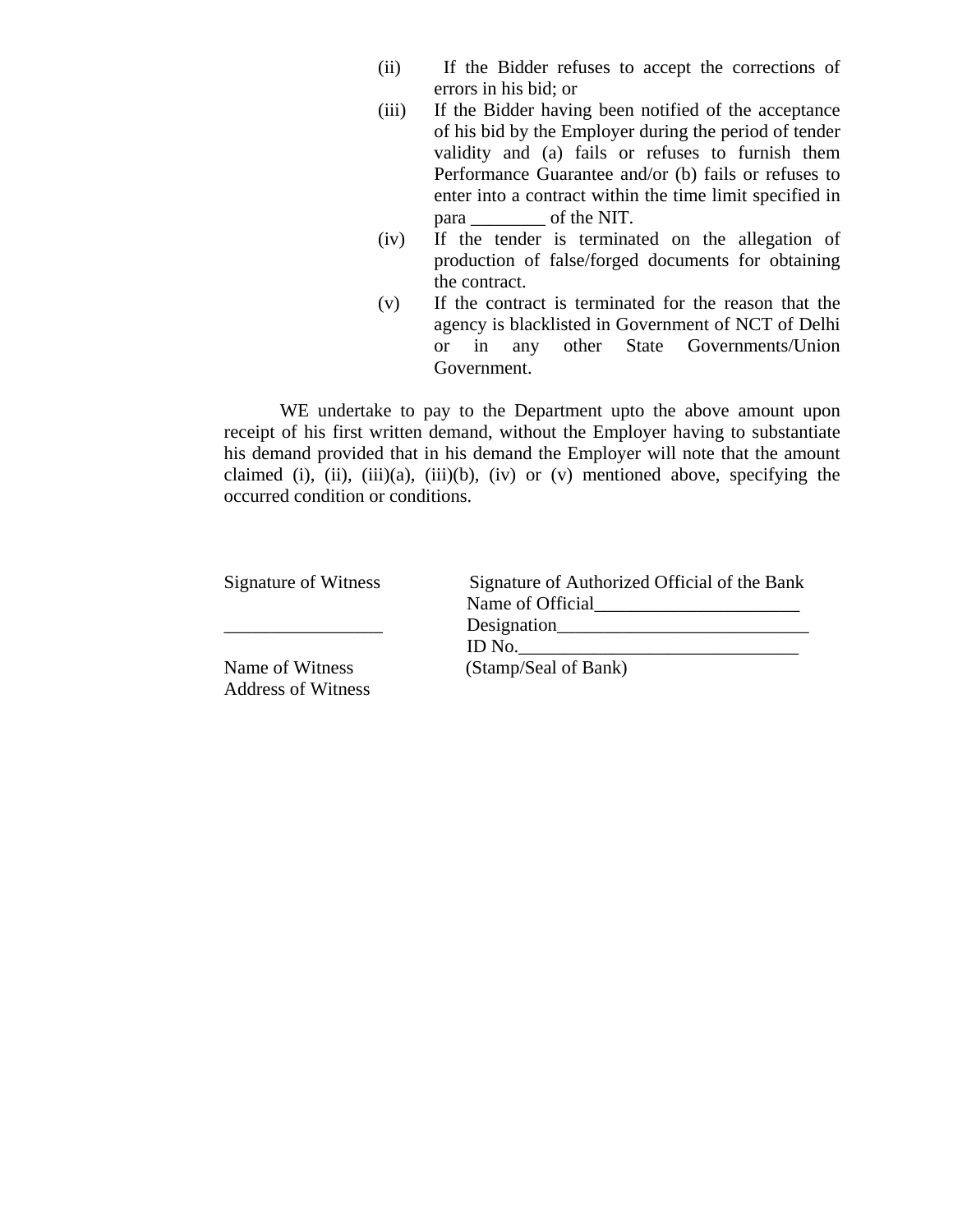#### **FORM OF BANK GUARANTEE FOR PERFORMANCE SECURITY**

(Refer Clause 11.1.4 of the NIT) (To be stamped in accordance with Stamps Act of India)

1. THIS DEED of Guarantee made this day of the between \_\_\_\_\_\_\_\_\_\_\_\_\_\_\_\_\_\_\_\_\_\_\_\_ (Name of the Bank) (hereinafter called the "Bank") of the one part and \_\_\_\_\_\_\_\_\_\_\_\_\_\_\_\_\_\_\_\_\_\_\_\_\_(Name of the Department) (hereinafter called the "Department") of the other part.

2. WHEREAS \_\_\_\_\_\_\_\_\_\_\_\_\_\_\_\_\_\_\_\_\_\_\_(Name of the Department) has awarded the contract for sanitation/housekeeping services contract for Rs. (Rupees in figures and words) (hereinafter called the "contract") to  $M/s$  (Name of the contractor) (hereinafter called the "contractor").

3. AND WHEREAS THE Contractor is bound by the said Contract to submit to the Department a Performance Security for a total amount of Rs. (Amount in figures and words).

4. NOW WE the Undersigned \_\_\_\_\_\_\_\_\_\_\_\_\_\_\_\_\_\_\_\_\_\_(Name of the Bank) being fully authorized to sign and to incur obligations for and on behalf of and in the name of example of the name of starting (Full name of Bank), hereby declare that the said Bank will guarantee the Department the full amount of Rs.\_\_\_\_\_\_\_\_\_\_\_\_\_\_\_\_\_\_\_\_\_\_\_\_ (Amount in figures and words) as stated above.

5. After the Contractor has signed the aforementioned contract with the Department, the Bank is engaged to pay the Department, any amount up to and inclusive of the aforementioned full amount upon written order from the Department to indemnify the Department for any liability of damage resulting from any defects or shortcomings of the Contractor or the debts he may have incurred to any parties involved in the Works under the Contract mentioned above, whether these defects or shortcomings or debts are actual or estimated or expected. The Bank will deliver the money required by the Department immediately on demand without delay without reference to the Contractor and without the necessity of a previous notice or of judicial or administrative procedures and without it being necessary to prove to the Bank the liability or damages resulting from any defects or shortcomings or debts of the Contractor. The Bank shall pay to the Department any money so demanded notwithstanding any dispute/disputes raised by the Contractor in any suit or proceedings pending before any Court, Tribunal or Arbitrator(s) relating thereto and the liability under this guarantee shall be absolute and unequivocal.

6. THIS GUARANTEE is valid for a period of \_\_\_\_\_\_\_ months from the date of signing. (The initial period for which this Guarantee will be valid must be for at least six months longer than the anticipated expiry date of the Contract period).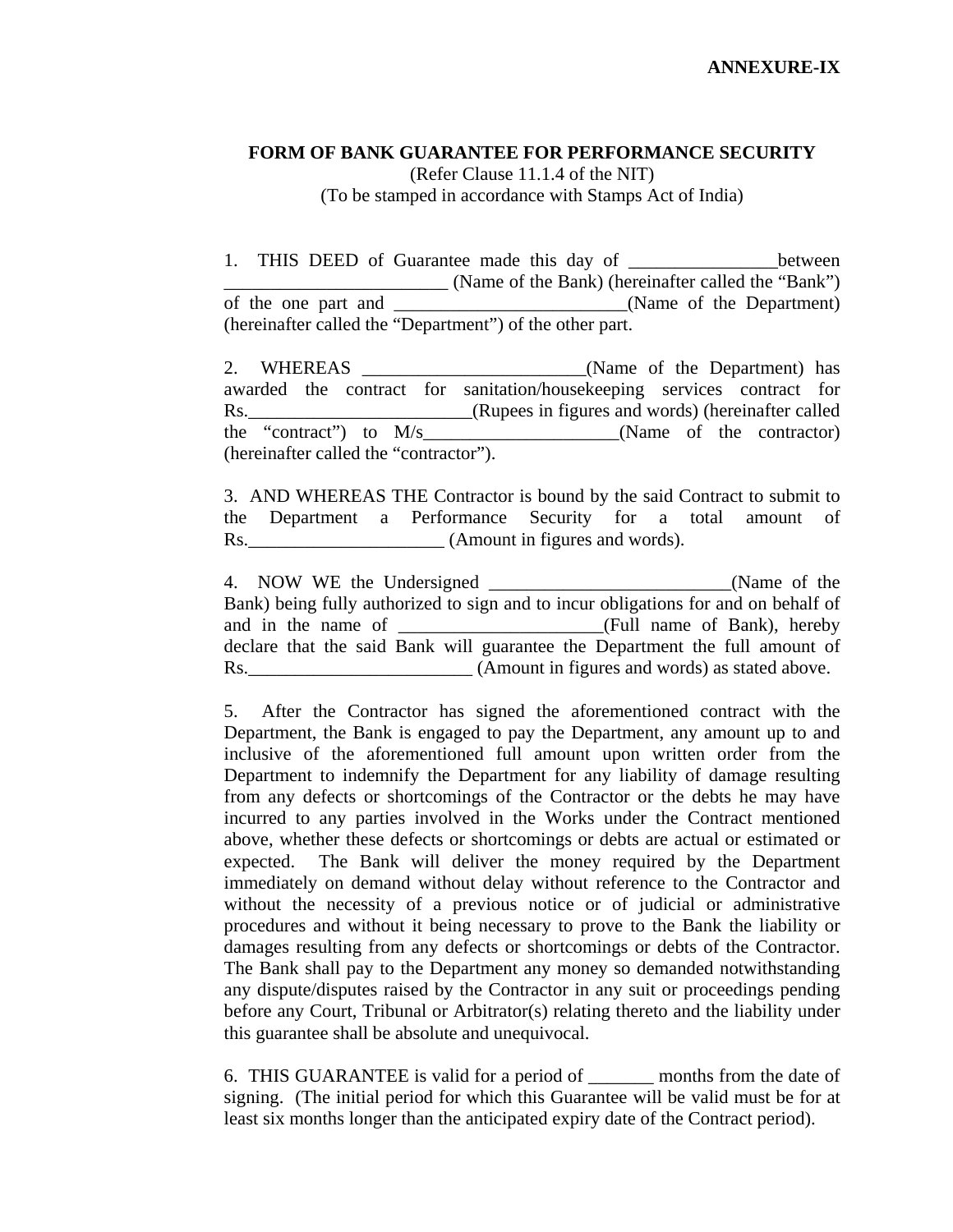7. At any time during the period in which this Guarantee is still valid, if the Department agrees to grant a time of extension to the contractor or if the contractor fails to complete the works within the time of completion as stated in the contract, or fails to discharge himself of the liability or damages or debts as stated under para-5 above, it is understood that the Bank will extend this Guarantee under the same conditions for the required time on demand by the Department and at the cost of the contractor.

8. The Guarantee hereinbefore contained shall not be affected by any change in the Constitution of the Bank or of the contractor.

9. The neglect or forbearance of the Department in enforcement of payment of any moneys, the payment whereof is intended to be hereby secured or the giving of time by the Department for the payment hereof shall in no way relieve the Bank of their liability under this deed.

10. The expressions "the Department", "the Bank" and "the Contractor" hereinbefore used shall include their respective successors and assigns.

 IN WITNESS whereof I/We of the bank have signed and sealed this guarantee on the \_\_\_\_\_\_\_\_\_\_\_day of \_\_\_\_\_\_\_\_\_\_(Month)\_\_\_\_\_\_\_\_\_\_\_(year) being herewith duly authorized.

For and on behalf of the \_\_\_\_\_\_\_\_\_\_Bank.

Signature of authorized Bank official

Name Designation\_\_\_\_\_\_\_\_\_\_\_\_\_\_\_\_ I.D. No.\_\_\_\_\_\_\_\_\_\_\_\_\_\_ Stamp/Seal of the Bank.

Signed, sealed and delivered for and on behalf of the Bank by the above named \_\_\_\_\_\_\_\_\_\_\_\_\_\_\_\_\_\_ in the presence of:

Witness-1. Signature\_\_\_\_\_\_\_\_\_\_\_\_\_\_\_\_\_\_\_ Name Address\_\_\_\_\_\_\_\_\_\_\_\_\_\_\_\_\_\_\_\_\_

Witness-2.

Signature Name\_\_\_\_\_\_\_\_\_\_\_\_\_\_\_\_\_\_\_\_\_\_ Address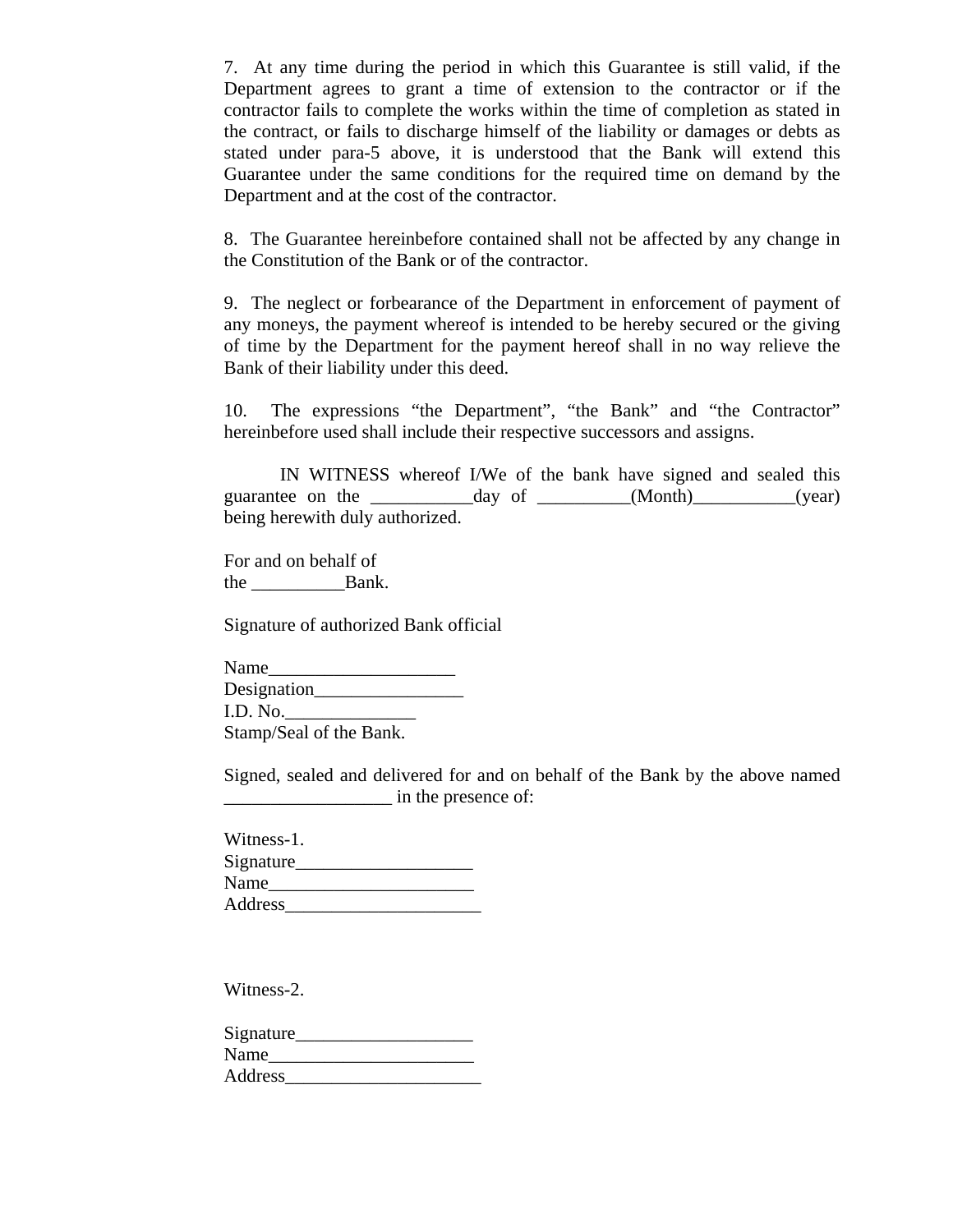#### **(Name of the Department)**

#### **FORM OF AGREEMENT**

THIS AGREEMENT is made on the \_\_\_\_\_\_\_\_\_ day (Month)\_\_\_\_\_\_\_\_\_(Year) Between the President of India through the \_\_\_\_\_\_\_\_\_\_\_\_\_\_\_\_\_\_\_\_\_\_\_\_\_ (Name and address of the Department) hereinafter called "the Department", which expression shall, unless excluded by or repugnant to the context, be deemed to include its successor in office and assigns of the one part AND \_\_\_\_\_\_\_\_\_\_\_\_\_\_\_\_\_\_\_\_\_\_\_\_\_\_\_\_\_\_\_ (Name and address of the contractor) through Shri  $\cdots$ , the authorized representative (hereinafter called "the contractor") (which expression shall, unless excluded by or repugnant to the context, be deemed to include its/their heirs, successors, executors, administrators, representatives and assigns) of the other part. Under which the contractor shall provide uniformed and trained personnel and will use its best endeavours to provide Sanitation/Housekeeping Services to the \_\_\_\_\_\_\_\_\_\_\_\_\_\_\_\_\_ (Name of the Department) for providing a neat and clean environment to the Department.

#### NOW THIS AGREEMENT WITNESSETH as follows:-

- 1. In this Agreement words and expression shall have the same meanings as are respectively assigned to them in the Terms and Conditions of contract hereinafter referred to.
- 2. The following documents shall be deemed to form and be read and constructed as part of this Agreement, viz:
	- a. Letter of acceptance of award of contract;
	- b. Terms and Conditions;
	- c. Notice inviting Tender;
	- d. Bill of Quantities;
	- e. Scope of work;
	- f. Addendums, if any;
	- g. Any other documents forming part of the contract.
- 3. In consideration of the payments to be made by the Department to the Contractor as hereinafter mentioned, the Contractor hereby covenants with the employer to execute and the Sanitation/Housekeeping services w.e.f \_\_\_\_\_\_\_\_\_\_\_\_\_\_ as per the provisions of this Agreement and the tender documents.
- 4. The Department hereby covenants to pay the contractor in consideration of the execution and completion of the works/services as per the provisions of this Agreement and the tender documents, the contract price of Rs.  $\qquad \qquad$  ( $\qquad \qquad$  Rupees in words).
- 5. Being the sum stated in the letter of acceptance subject to such additions thereto or deductions therefrom as may be made under the provisions of the contract at the times in manner prescribed by the contract.

IN WITNESS WHEREOF the parties hereto have signed the Agreement the day and the year first above written.